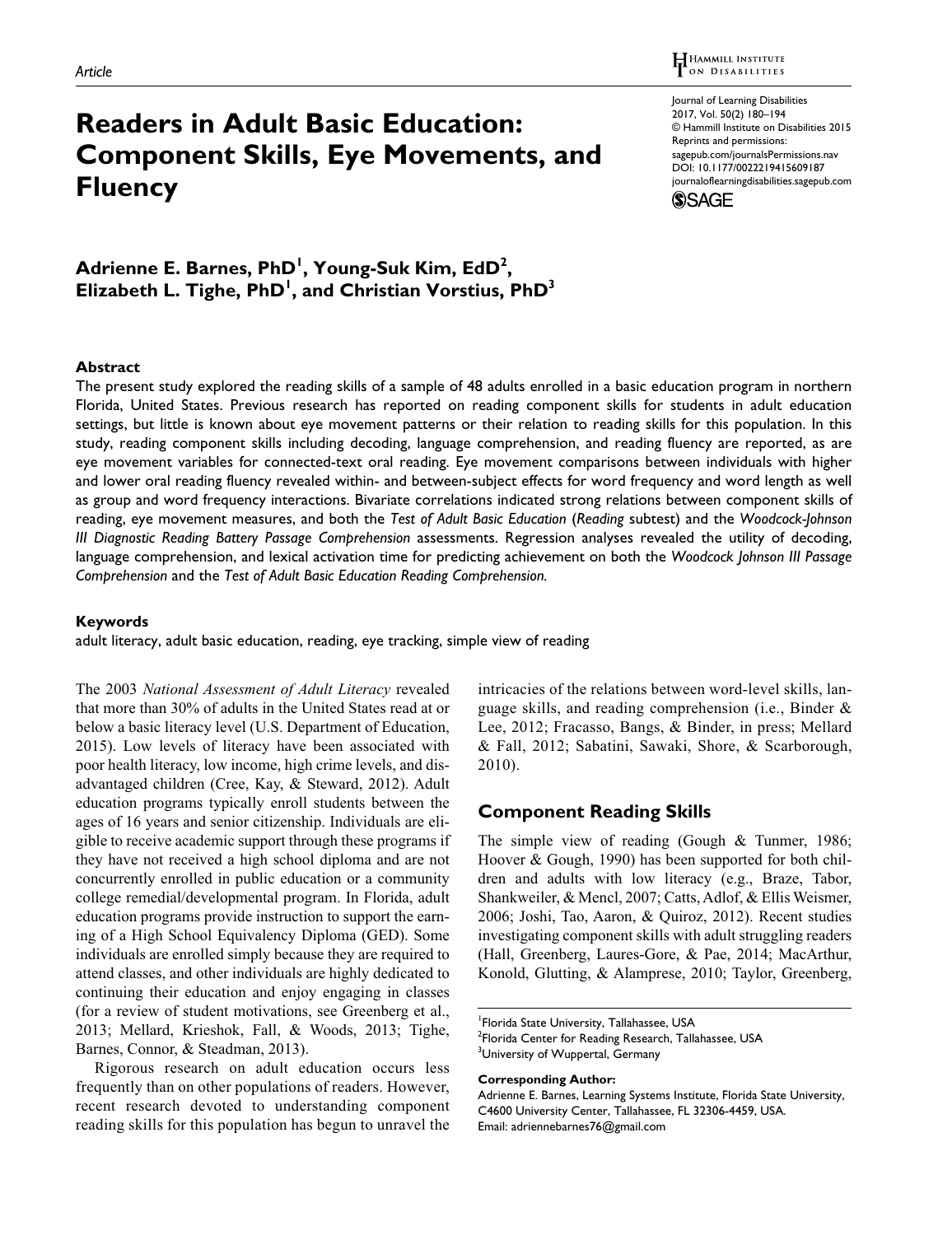Laures-Gore, & Wise, 2012) reveal that adults in basic education settings often exhibit low levels of decoding, fluency, and reading comprehension, given their language comprehension abilities. Oral reading fluency may also be important for reading comprehension above and beyond the simple view model (Kim, Wagner, & Lopez, 2012). Therefore, separating out and comparing more and less fluent readers may reveal different patterns for component skills and reading comprehension.

### *Decoding and Reading Fluency*

Decoding skill and word reading fluency progress as a series of approximately four developmental periods. The first two periods, prereading and early reading, are referred to as cue (Gough & Hillinger, 1980) or logographic (Frith, 1985) reading since no actual decoding takes place. During this time, the reader gains exposure to letters and books (Chall, 1983), begins to recognize letters and environmental print patterns (Frith, 1985; Mason, 1980), and develops the alphabetic principle (Ehri, 1999). When readers enter the third period, decoding, they begin to engage in letter-sound analysis (Mason, 1980) and can attend to the sounds of individual letters within words (Chall, 1983; Ehri, 1999). The final period, fluent reading, is characterized by skilled decoding and automatic recognition of words as single units (Chall, 1983; Ehri, 1999; Frith, 1985). Theories of automaticity (LaBerge & Samuels, 1974) and verbal efficiency (Perfetti, 1985) indicate that as readers become more proficient in decoding at the word level, attentional processes are freed up to focus on comprehending.

#### *Language Comprehension*

Language comprehension is foundational to reading comprehension. Both receptive vocabulary (the ability to understand language presented in speech or text) and expressive vocabulary (the language used to speak or write) are related to early reading skills (Chiappe, Chiappe, & Gottardo, 2004; Wise, Sevcik, Morris, Lovett, & Wolf, 2007), and listening comprehension skills support real word identification (Nation & Snowling, 2004). Research has also revealed an association between vocabulary size and reading comprehension skill (Torgeson, Wagner, Rashotte, Burgess, & Hecht, 1997; Verhoeven, 2000), although these two may have a reciprocal relationship (Verhoeven & Van Leeuwe, 2008). Reading comprehension is dependent on the reader's ability to access word meanings and is constrained by the comprehension of oral language such that compared to more skilled readers, poorer readers tend to exhibit poorer listening comprehension skills (Cain & Oakhill, 1998; Yuill & Oakhill, 1991).

# **Eye Movement Research and the Eye-Mind Link**

The 1970s ushered in what Rayner (1998) referred to as the "third era of eye movement research" (p. 372), wherein technological advances allowed studies of eye movement behavior during information-processing tasks. Research topics included studies of visual search, scene perception, music reading, typing, and reading behaviors. A large majority of reading research conducted through eye movement studies focused on the lexical level of reading (e.g., foveal/parafoveal processing [Lima & Inhoff, 1985; Rayner & Bertera, 1979], the perceptual span [McConkie & Hogaboam, 1985; Underwood & Zola, 1986], word skipping [Carpenter & Just, 1983; Rayner & McConkie, 1976], regressions while reading [Kennedy, 1983], fixation durations [Heller, 1982], etc.). These studies established the eye-mind link theory, which posits online analysis of eye movements to reveal the underlying cognitive processes (Rayner, 1998; Reichle, 2006). For instance, fixations are shorter when words (a) are familiar to the reader, (b) are shorter in length, and (c) occur more frequently in printed text (Clifton, Staub, & Rayner, 2007). Fixation duration may be related to decoding (Reichle, 2006), and gaze duration appears to capture lexical activation time (Rayner, 1998; Rayner, Chace, Slattery, & Ashby, 2006). Additionally, short, high-frequency function words such as *and, but*, and *is* are processed parafoveally by skilled readers and are often skipped (Pollatsek, Reichle, & Rayner, 2003).

The eye-mind link for reading tasks has been explored in studies with children and adults (e.g., Blythe & Joseph, 2011; Joseph, Nation, & Liversedge, 2013; Rayner et al., 2006). Although eye-tracking research has primarily focused on proficient college readers, the available research with adult dyslexic readers reveals deficits in processing speed that appear to be related to longer fixation durations and shorter saccade amplitudes (Dahhan et al., 2013; De Luca, Judica, Spinelli, & Zoccolotti, 2002; Kunert & Scheepers, 2014). However, many of these phenomena have not been explored specifically with adult struggling readers.

Complex models of reading have emerged (*E-Z Reader* [Reichle, Pollatsek, Fisher, & Rayner, 1998; Reichle, Rayner, & Pollatsek, 1999] and *SWIFT* [Engbert, Nuthmann, Richter, & Kliegl, 2005]), and the eye-mind link has been used to infer higher order language processes taking place (e.g., sentence parsing [Kidd, Stewart, & Serratrice, 2011], semantic structure [De Corte, Verschaffel, & Pauwels, 1990], mindless reading [Reichle, Reineberg, & Schooler, 2010], etc.). However, few studies have investigated eye movements during oral reading activities (Rayner & Juhasz, 2004).

Reading out loud requires a pronunciation of each word, restricting eye movement speed to the speed of the articulation processes of speech. This results in an increase in fixation durations and a decrease in saccade amplitudes (Rayner,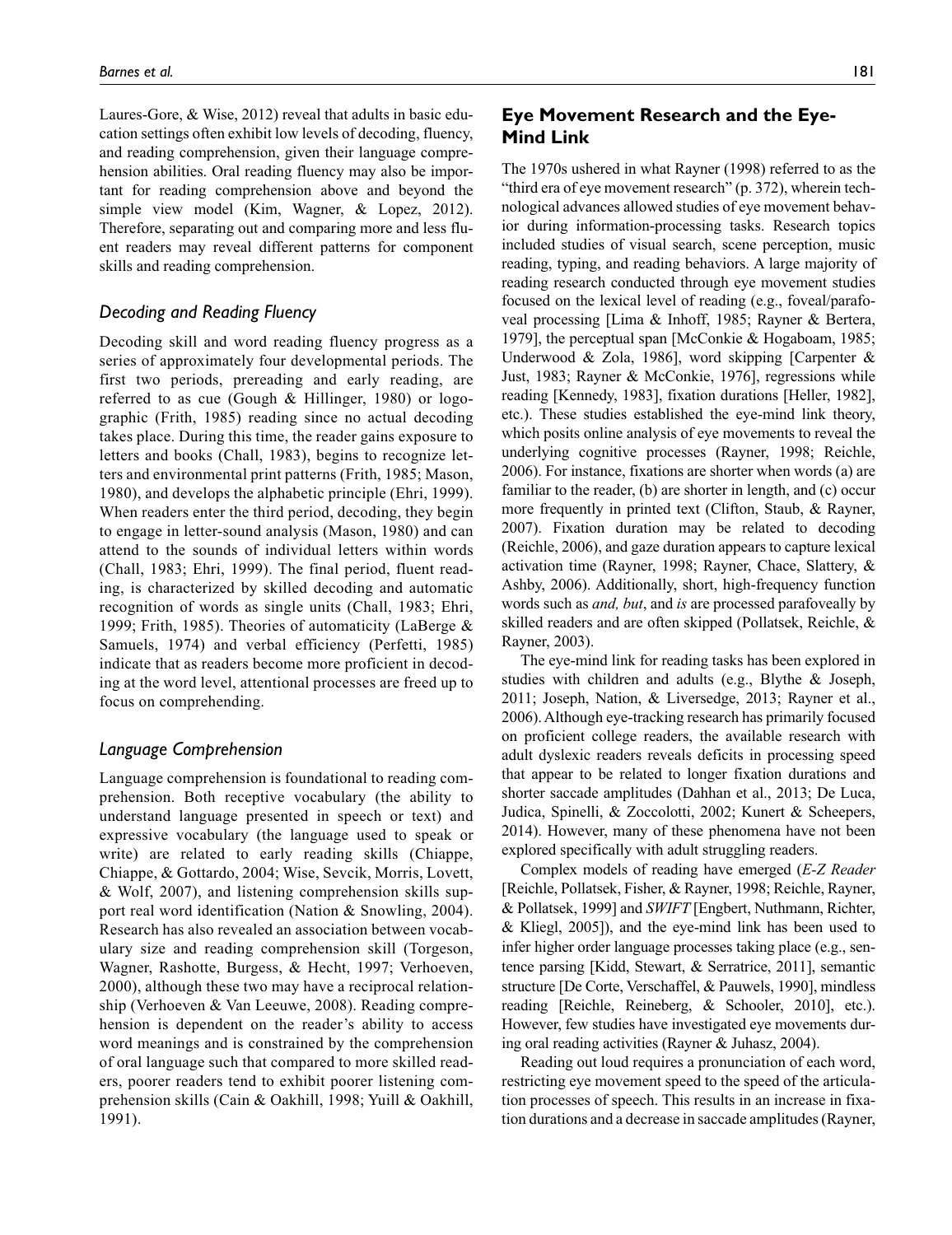1998) and appears to limit parafoveal preview benefits (Ashby, Yang, Evans, & Rayner, 2012). Reading aloud is different than reading silently, and many readers, even highly skilled readers depending on the activity and text, tend to read aloud or subvocalize. In particular, low-skilled readers engage in oral reading more frequently (Gilliam, Dykes, Gerla, & Wright, 2011). Therefore, eye movement data during oral reading may reveal important information about reading processes, particularly for low-skilled readers.

We were able to locate only one eye movement study with struggling adult readers, which examined the participants' ability to differentiate between relevant and irrelevant information on food labels when searching for health-related information (Mackert, Champlin, Pasch, & Weiss, 2013). Examining the patterns of eye movement behavior may lead to a better understanding of the relationship between specific eye movement measures and reading skills for individuals who are engaged in adult education programs. The emerging studies of adult struggling readers (i.e., Binder & Lee, 2012; Fracasso et al., in press; Mellard & Fall, 2012; Sabatini et al., 2010) primarily used offline behavioral measures to examine reading skills. In the current study, we used a read-aloud paradigm to observe the relations between eye movement behaviors and reading component skills. Additionally, we explored how word characteristics of length and frequency affect eye movement variables for a subset of more and less fluent readers from the sample, based on oral reading fluency rates.

# **Present Study**

The current study examined offline and online reading behaviors together, utilizing both traditional standardized measures and eye-tracking technology. Specifically, the current study investigated how low-skilled adult readers approached connected text, how patterns of eye movements were related to reading component skills, and how eye movement behavior varied as a function of oral reading rate. The eye movement data were collected in a connectedtext oral reading paradigm.

# *Research Questions*

The following research questions guided the current study:

- 1. For a population of low-skilled adult readers, what are the relations between eye movement variables and component skills of reading?
- 2. How do word identification, language comprehension, and lexical activation time relate to the *Woodcock-Johnson III Passage Comprehension* assessment and the *Test of Adult Basic Education* (TABE) *Reading* assessment for this population?
- 3. Do readers with relatively high oral reading fluency exhibit component skill or eye movement patterns that are different from those of readers with relatively low reading fluency?
- 4. Are word length and frequency effects similar for readers with high and low oral reading fluency?

In support of previous research (Hall et al., 2014; Taylor et al., 2012), we anticipated finding lower levels of decoding and reading comprehension in the current sample. We anticipated that the reading component skills would be positively correlated and that decoding would be negatively related to fixation duration. Based on previous applications of the Simple View of Reading model with this population (Braze et al., 2007; Mellard & Fall, 2012; Sabatini et al., 2010), we expected that decoding and language comprehension would together account for a large amount of variance in the two reading comprehension outcomes (*Woodcock-Johnson III Diagnostic Reading Battery* [WJIII-DRB] *Passage Comprehension* and TABE). In terms of online processing using eye movement variables, we used gaze duration and proportion of regressive saccades as predictors of reading comprehension because current research indicates that gaze duration may be a proxy for lexical-semantic connections (Reichle, 2006) and regressive saccades may be caused by a breakdown in the ability to integrate new information (Rayner, 1998).

# **Methods**

### *Participants*

The participants in the current study included 56 adults enrolled in a north Florida adult education center, with 48 of these participants included in the analysis. These participants were enrolled in literacy classes of varying levels of primary and secondary literacy for the pre-GED program and voluntarily participated in the study in exchange for a \$10 gift card. Nearly all the regular-attending students in the basic education (pre-GED) program participated in data collection, as they were all invited to participate in the study. Individuals with known cognitive deficits (and staffed in low-cognitive classrooms) were not included in this study, nor were adults enrolled in either the English Speakers of Other Languages program or the GED-level literacy courses (as the focus of the current study was adults reading below high school level). To address the needs of low-literate participants, informed consent was attained by reading the Institutional Review Board–approved consent form aloud to all participants. Full data collection (excluding TABE scores) was achieved with 48 of the 56 participants, who presented profiles similar to other samples of adult education students (e.g., Binder & Lee, 2012; Fracasso et al., in press; Mellard & Fall, 2012). These 48 participants (48%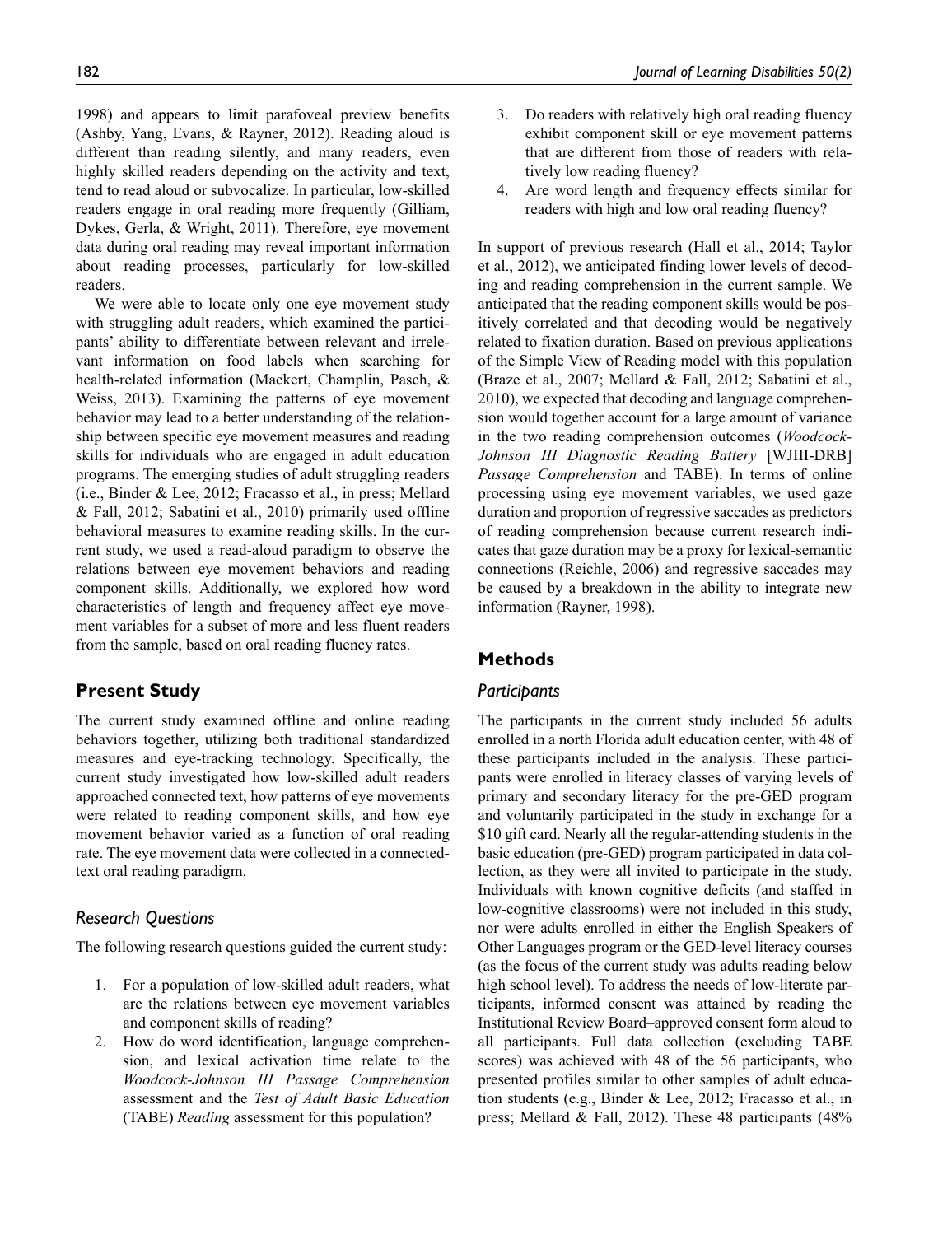#### **Table 1.** Descriptive statistics.

| Variable                                     | n  | M      | SD     | Range  |
|----------------------------------------------|----|--------|--------|--------|
| Participant age                              | 48 | 26.00  | 9.90   | 410    |
| <b>Test of Adult Basic Education Reading</b> | 44 |        |        |        |
| Standard score                               |    | 528.00 | 54.70  | 247.0  |
| Grade equivalency                            |    | 6.04   | 2.44   | 9.0    |
| Letter-Word Identification                   | 48 |        |        |        |
| Raw score                                    |    | 56.70  | 8.70   | 40.0   |
| Standard score                               |    | 80.90  | 15.05  | 82.0   |
| Age equivalency (months)                     |    | 113.00 | 69.41  | 257.0  |
| Grade equivalency                            |    | 6.90   | 3.53   | 16.0   |
| Passage comprehension                        | 48 |        |        |        |
| Raw score                                    |    | 27.40  | 4.12   | 18.0   |
| Standard score                               |    | 75.50  | 11.23  | 47.0   |
| Age equivalency (months)                     |    | 87.00  | 49.30  | 175.0  |
| Grade equivalency                            |    | 4.00   | 1.82   | 9.0    |
| Oral Comprehension                           | 48 |        |        |        |
| Raw score                                    |    | 21.60  | 3.50   | 13.0   |
| Standard score                               |    | 89.90  | 7.92   | 32.0   |
| Age equivalency (months)                     |    | 124.00 | 75.10  | 268.0  |
| Grade equivalency                            |    | 7.05   | 3.61   | 13.0   |
| Reading fluency (words correct per minute)   | 48 | 136.70 | 39.95  | 188.0  |
| <b>Fixation duration</b>                     | 48 | 269.00 | 57.92  | 329.0  |
| Gaze duration                                | 48 | 404.10 | 131.71 | 626.0  |
| Total viewing time                           | 48 | 635.90 | 295.05 | 1438.0 |
| Initial landing position                     | 48 | 2.20   | 0.28   | 1.2    |
| Saccade amplitude                            | 48 | 2.40   | 0.60   | 3.6    |
| Skipping rate                                | 48 | 0.16   | 0.08   | 0.4    |
| Proportion (%) of regressive saccades        | 48 | 30.70  | 7.47   | 32.0   |
| Refixations (gaze count)                     | 48 | 2.40   | 0.85   | 5.0    |

female) represented a range of self-designated ethnicities and were 38% Caucasian, 54% African American, 2% Asian, and 6% mixed ethnicities. Their ages ranged from 16 to 57 years, with a mean age of 26 years (*SD* = 9.9). Grade-level comprehension equivalencies ranged from 1.1 to 10.0 on *Passage Comprehension*, with a mean of 4.0 (*SD* = 1.82), and from 3.0 to 12.1 on TABE, with a mean of  $6.4$  ( $SD =$ 2.44). Despite the disparities in age and reading skill all students expressed the desire to earn a GED, and most expressed the desire to continue their education and complete AA, BS, or vocational programs. English was the native language for all but 2 participants, who exhibited skilled use of English and were not enrolled in English for speakers of other languages classes. When surveyed about difficulties in school, 46% of participants stated that they had difficulty learning to read and spell (see Table 1 for component skill grade-level equivalencies). Of the 17 participants who identified as having a diagnosed learning disability, 6 stated that they did not receive any additional tutoring or specialized reading instruction while in public school. Many of these participants experienced retention in public school, as 9 participants indicated they had been held back for at least 1 year

and 2 participants had experienced two or more retentions. Of the 48 participants, 14 were high school graduates, and 11 of these students graduated with an alternate high school diploma (a Special Diploma, which requires an additional GED for college or vocational program attendance [Florida Department of Education, 2005]).

#### *Measures*

*Word reading.* Participants' word reading skill was measured by the *Letter-Word Identification* (LWID) subtest of the WJIII-DRB. This assessment consists of a list of words for the participant to read, beginning with single letters and progressing to common words and then to less frequent polysyllabic words. The LWID subtest has a median reliability of .94 for adults (Schrank, Mather, & Woodcock, 2004).

*Language comprehension.* The *Oral Comprehension* subtest of the WJIII-DRB was used. This assessment consists of an oral cloze procedure wherein participants are presented with an auditory stimulus (a sentence, analogy, or passage) that is missing the final word. Participants must utilize their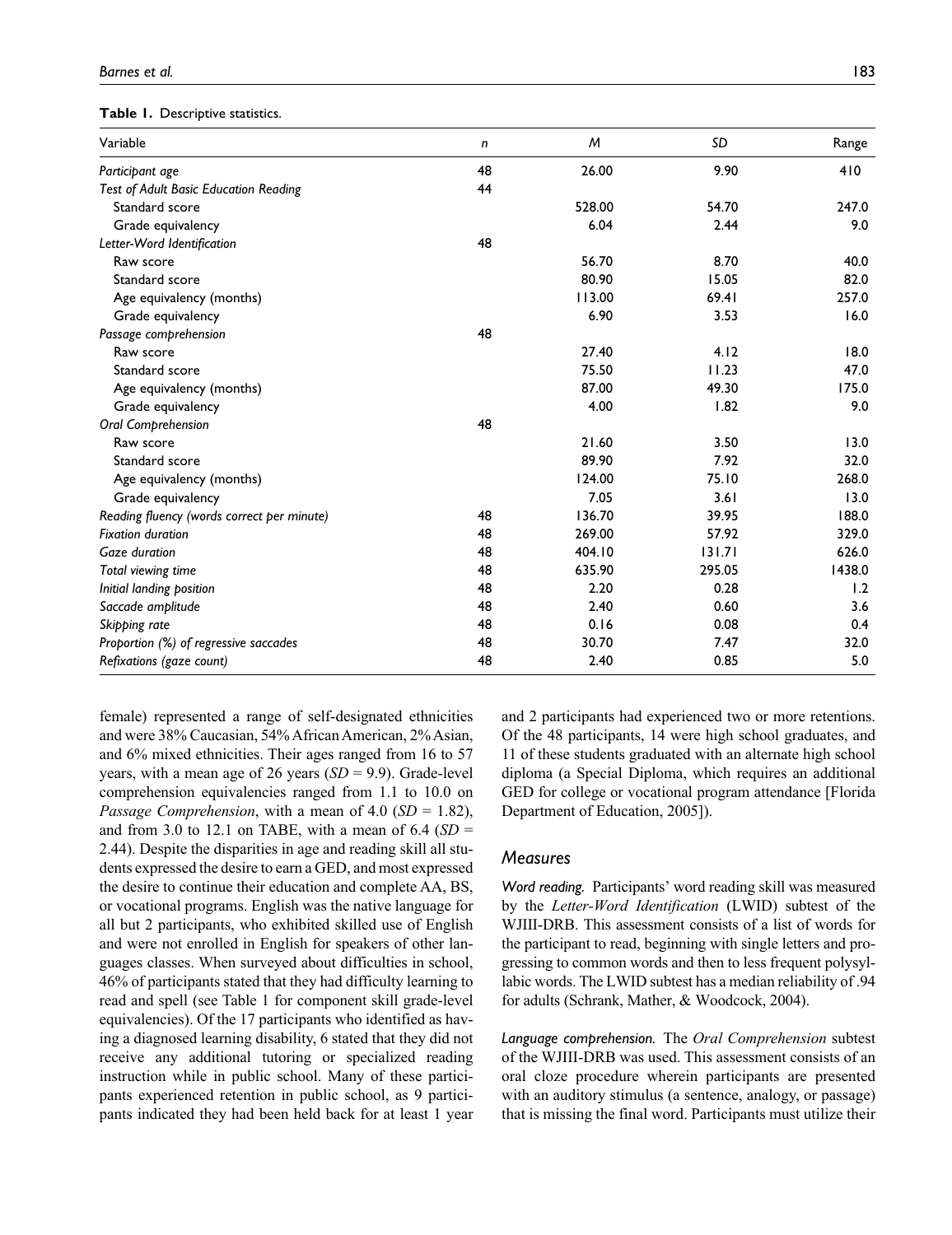**Table 2.** *Test of Adult Basic Education* score conversions.

| Score       | Grade-level equivalency |
|-------------|-------------------------|
| 300-392     | Kindergarten–Grade 2    |
| 393-490     | Grade 2-Grade 4         |
| $491 - 523$ | Grade 4-Grade 6         |
| 524 - 559   | Grade 6-Grade 8         |
| 560-600     | Grade 9-Grade 12        |

listening, reasoning, and vocabulary skills to complete the item. For adults, this assessment has a median reliability of .89 (Schrank et al., 2004).

*Reading comprehension.* The *Passage Comprehension* subtest of the WJIII-DRB and the TABE *Reading* were used. In the *Passage Comprehension* task, participants are asked to provide the missing word in each progressively more complex passage. The *Passage Comprehension* subtest has a median reliability of .88 for adults (Schrank et al., 2004). Reading comprehension was also measured using the TABE *Reading* (CTB/McGraw-Hill, 2008) subtest. This assessment is a test used as a placement measure when students enter the program and also to measure growth in reading skill as students progress through adult education programs. The reading subtest consists of passages paired with multiple-choice comprehension questions. The test items contain brief passages including fiction, nonfiction, and functional texts such as newspapers and bus schedules, followed by questions that range from letter recognition and simple vocabulary definition to the construction of meaning via graph interpretation and inference. The scores for the TABE tests are scale scores that range from 300 to 600 (see Table 2). The participants' current semester TABE *Reading* scores were collected. Internal consistency reliability is reported to range between .88 and .95 across all levels of the test (CBT/McGraw-Hill, 2008).

### *Eye Movement Assessment*

Eye movement variables were collected using the EyeLink1000 system (SR Research, 2013). The material consisted of three passages from the *Florida Assessments for Instruction in Reading* (FAIR; Florida Department of Education, 2009)—2 fourth-grade passages and 1 fifth-grade passage. The passages contained an average of 300 words (299, 310, and 292), and the lexile level averaged 600 (470, 540, and 790). These passages were chosen because previous studies suggested that a large proportion of the adult education population exhibits between a third- and fifth-grade word-reading level (Hall et al., 2014; Taylor et al., 2012). These passages were adapted for eye tracking by creating consecutive screens for each story. Words in the eye-tracking experiment were coded by frequency of occurrence in 1

million words (Zeno, Ivens, Millard, & Duvvuri, 1995), and were identified as high frequency and low frequency, similar to the methods of Joseph and colleagues (2013). Highfrequency words had a mean frequency of 75 per million or higher, and low-frequency words had a frequency of 19 per million or lower.

For the experiment, the passages were partitioned with 4 to 11 lines of text on each screen and approximately 10 to 15 words per line, splitting the stories across as many as three screens. Participants read aloud and pressed a button to move to the next screen of text. An initial practice passage served to familiarize the participants with the format of the text, the button press action, and the question following the story. While each participant read the passages aloud, a running record (Harp & Brewer, 2000; Hasbrouck & Tindal, 1992) was maintained for the first 60 s of each passage. The total number of words correctly read (excluding repetitions, insertions, omissions, and substitutions) per minute provided a number representing words correct per minute (WCPM). In instances wherein the screen was completed in less than 60 s, an oral reading fluency score was extrapolated from the data. These scores were then compared to the FAIR Oral Reading Fluency Ongoing Progress Monitoring norms (Florida Center for Reading Research, 2009), and adjusted oral reading fluency scores were assigned. The final score assigned to each participant as his or her reading fluency represents the participant's mean number of adjusted WCPM across all read-aloud stories. Percentiles were obtained from the Florida FAIR oral reading fluency norms.

Eye-tracking variables in the current study were collected at 500 Hz. Fixation duration was the length of the first fixation on each word. Refixations represented the number of fixations following the initial fixation on the word with the gaze. Gaze duration was the summation of all fixations before leaving the word. Total viewing time was the summation of all gaze durations for a word. The mean for all variables is reported for each participant; that is, these values reflect the mean value across all trials of the connected-text task for each participant. The current standard in eye-tracking research is to use the fixation durations without including saccade times (e.g., Ashby et al., 2012; Vorstius, Radach, Mayer, & Lonigan, 2013). Therefore, in the current study, saccade times were not included in either the gaze duration or total viewing times.

Initial landing position was computed using whole numbers to indicate the position of the letter where the eyes land when participants first look at a word, counting from the beginning of the word, including the blank space preceding the word as position 0. Saccade amplitude was the distance (in character spaces) the eyes move between fixations for progressive (rightward-moving) saccades. Proportion of regressive (leftward-moving) saccades was the number of regressive saccades divided by the total number of both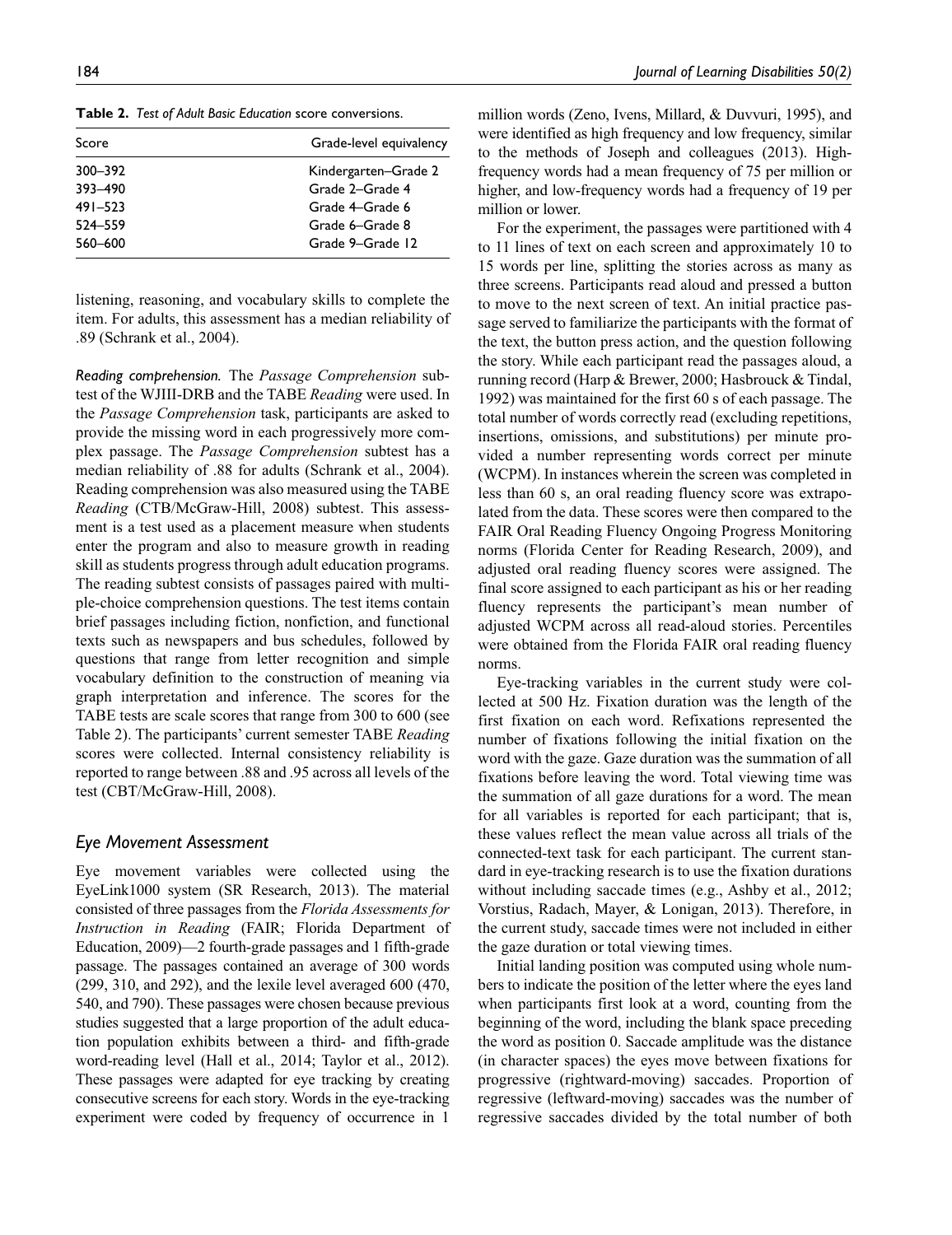forward and regressive interword saccades. Skipping rate was the proportion of skipped words; a participant's skipping rate represented the overall proportion of words that were never directly fixated.

### *Eye-Tracking Apparatus and Procedure*

The second assessment session focused solely on eye tracking. All text was presented on a gray background on a 21-in. Viewsonic monitor at a resolution of  $1024 \times 768$  (32 bits per pixel) with a refresh rate of 75 Hz. This refresh rate was appropriate, as there were no instances of text masking or shifting in the current study. Text was presented in Courier New 15 point type so that each character filled the same amount of horizontal space. There was 78 cm of viewing distance between the participants' eyes and the monitor, with one character of text filling .5° of visual angle. Viewing and data collection were binocular using an EyeLink1000 eye-tracking system (SR Research, 2013) sampling at a rate of 500 Hz. Participants were asked to keep their heads positioned on a chin rest and against a forehead bar to minimize head movements. Before each passage, the tracker's accuracy was checked and recalibrated if necessary. Measurement accuracy was maintained via repeated calibration and validation (McConkie, 1981).

The experiment began with a nine-point calibration of the eye-tracking system. The operator initiated a sequential presentation of nine fixation points, spread across the screen in a grid pattern to cover the areas on which the text would appear and presented in random order. The calibration step was considered successful when all points were fixated to within .5° of visual angle of the marked point. To maintain accuracy, this calibration step was repeated as necessary. After each screen of text, the participant pressed a button to continue. Each story was followed by a single low-level comprehension question intended to prompt the participant to read for comprehension.

## *Assessment Procedures*

Participants were first asked to complete a demographic survey that included questions addressing motivations for attendance, family education history, future goals, age, ethnicity, and school experiences. The participants were then administered the WJIII-DRB (Woodcock, Mather, & Schrank, 2004) subtests and participated in the eye-tracking experiment. Participants also gave permission for the school to release their most recent scale scores from the TABE *Reading.*

#### *Data Preparation and Analysis*

Fixation and saccade data points were visually inspected using EyeMap software (Tang, Reilly, & Vorstius, 2012) to detect any problems with the data. All data files were used in the analysis. Pairs of fixations and incoming saccades were aggregated to fixation-based and word-based matrices and imported into SPSS (IBM Corp., 2012). The data were then checked for extreme scores, and inclusion criteria were established, wherein some data points were excluded from the analysis.<sup>1</sup>

#### **Results**

#### *Descriptive Statistics and Correlations*

Table 1 summarizes the level of skill exhibited on reading and language measures by the sample of adults in basic education classes. Results showed the participants scored lower for their age than the normative group on all measures. This was expected, as the participants were sampled from a population of adult basic education (ABE) participants who generally perform lower than expected for their age. Standard scores for the current sample were as follows: *M =* 81.7 (*SD =* 13.50) in LWID; *M =* 77.3 (*SD =* 11.03) in *Passage Comprehension;* and  $M = 90.7$  (*SD* = 8.51) in *Oral Comprehension.* Word reading for this group fell more than one standard deviation below the adult normative group, with a mean grade level of 6.8. Passage comprehension was also about 1.5 standard deviations lower than the adult normative mean with a corresponding mean grade level of 4.0. Although oral comprehension skills fell within one standard deviation, with a grade level of 7.6, the raw score mean of 90 (25th percentile) was still relatively low in comparison to the adult norming group. According to the FAIR oral reading fluency norms (Florida Center for Reading Research, 2009), participants' adjusted reading fluency score (*M* = 136.7, *SD* = 39.95) represented a typical score around the 64th percentile for a fourth-grade student or the 46th percentile for a fifth-grade student. These findings are similar to observations of component skill levels in other ABE populations (e.g., Hall et al., 2014).

As with the other measures, large variation existed in the TABE scale scores for this sample. The mean of 527 indicated that these students, on average, were reading at the lower end of the sixth- to eighth-grade level. Variation was large, such that this sample spread across all functional reading levels, ranging from about 2nd or 3rd grade to about 12th grade.

Table 1 also displays means for the global temporal and spatial eye movement characteristics of this sample of ABE participants. Temporal variables are measured in milliseconds. With a mean of 269 ms, the fixation durations for these participants were slightly longer than expected for adults (which are typically 200–250 ms, depending on the difficulty of the text; Rayner et al., 2006). Gazes lasted approximately 404 ms, and total viewing times averaged 636 ms. The mean initial landing position for this sample is 2.2, indicating that on average, as these readers' eyes moved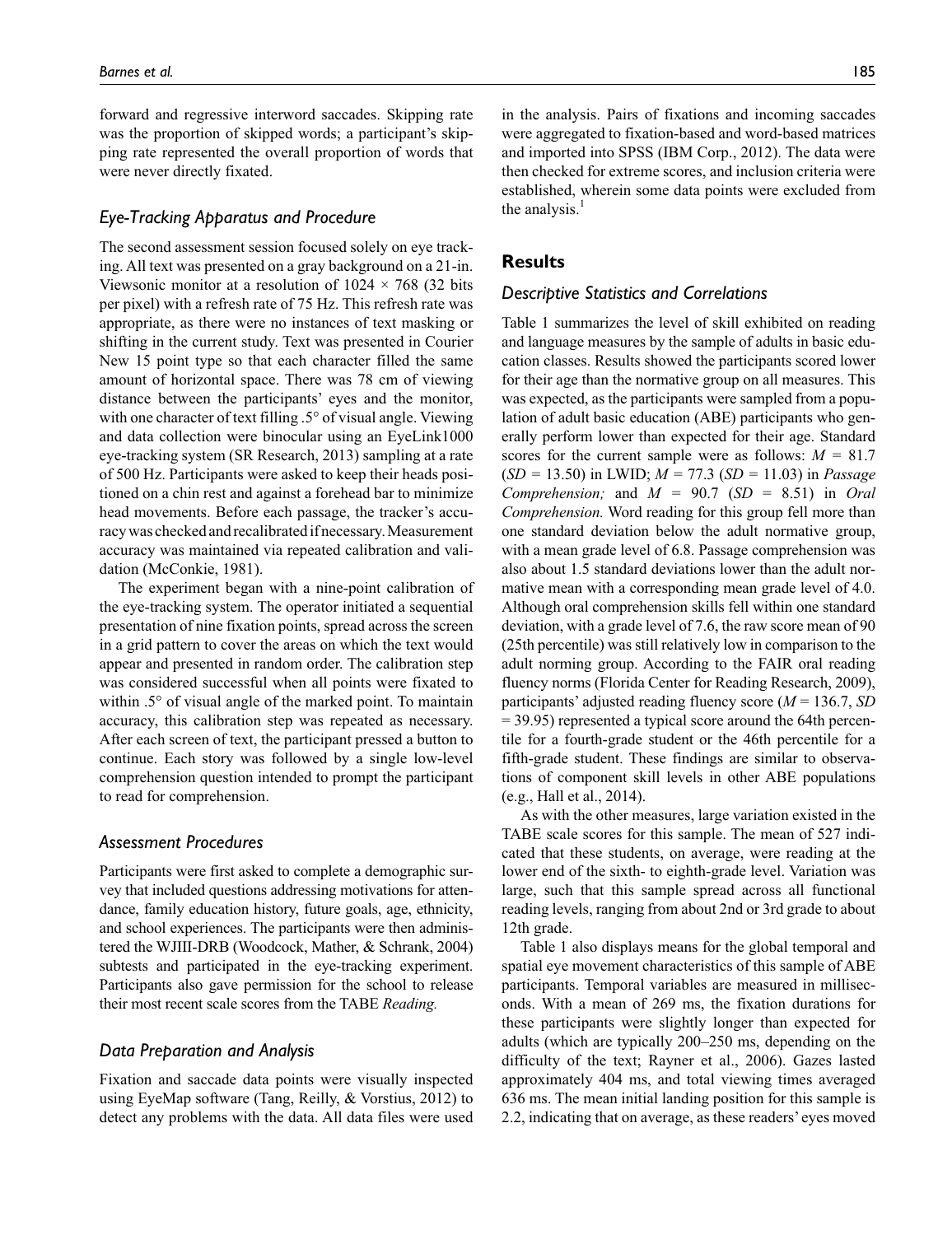to a new word the fixation point was the second letter in the word. The mean saccade amplitude for the sample was 2.4 character spaces, which indicates that with each move of the eyes, the next landing position was approximately two and a half character spaces away from the previous fixation. The proportion of regressive saccades exhibited by the current sample of adults was high—approximately 31% of saccades represented a backward movement of the eyes through the text. Proficient adult readers typically exhibit saccade amplitudes of about six letter spaces (during oral reading) and regress about 10% to 15% of the time (Rayner, 1998). The high rates of regressions observed here could be a consequence of the readers' lack of comfort (or even experience) in read-aloud situations.

Skipping rate represented the proportion of words skipped (not fixated) by the reader. To ensure that the participants approached each of the tasks with the same intention to read, skipping rate was determined for each of the eight screens of text, and a reliability estimate was generated. Since some participants were very low-proficiency readers, a time limit of 5 min per story was allowed, and the lowest readers timed out while reading two of the three stories. In these trials, the low-proficiency readers were able to complete approximately 25% of the text on the screen before being asked to button-press and move on the next story. To account for this phenomenon, participant data were included in the skipping analysis if at least 25% of the words on the given trial were fixated. This led to the exclusion of one trial for 2 participants and seven trials for another participant. Cases were excluded listwise in the reliability analysis if there were not scores for each of the eight screens of text. The reliability of skipping rate was high across all tasks (Cronbach's alpha = .93, *n =* 45). Therefore, the skipping rate was based on the total words read on screens where at least 25% of the words were fixated, and text occurring after a time-out prompt was excluded from this analysis. Participants skipped approximately 16% of words. One- to three-letter words accounted for 47.2% of the text read, and for 73.8% of skipped words, with the majority of skips happening with two-letter words such as *at, he, in, it, of, on*, and *to.*

# *Research Question 1: What Are the Relations Between Eye Movement Variables and Component Skills of Reading?*

Table 3 provides bivariate correlations between reading component skills, the WJIII-DRB *Passage Comprehension* assessment, and the TABE assessment. All components of the *Woodcock-Johnson III* tests, the TABE *Reading*, and oral reading fluency (WCPM) were significantly correlated (all *r*s > .35). Table 3 also shows correlations involving eye movements. Two of the temporal variables were significantly and negatively related to all offline reading measures

(fixation duration: all  $rs < -0.33$ ; gaze duration: all  $rs < -0.32$ ). Total viewing time was significantly and negatively related to LWID  $(r = -.44)$ , *Passage Comprehension*  $(r = -.46)$ , and WCPM (*r =* –.83). Refixations were related only to oral reading fluency  $(r = -.63)$ , gaze duration  $(.44)$ , and total viewing time (.84). With regard to spatial eye movement variables, saccade amplitude was positively related to LWID  $(r = .54)$  as well as WCPM  $(r = .45)$ , fixation duration  $(r = -.31)$ , and gaze duration  $(r = -.49)$ . Participants' skipping rate and proportion of regressive saccades were related only to saccade amplitude (*r*s = .47 and .53, respectively) and to one another  $(r = .30)$ .

# *Research Question 2: How Do Word Identification, Language Comprehension, and Lexical Activation Time Relate to the* Woodcock-Johnson III Passage Comprehension *Assessment and the TABE*  Reading *Assessment for This Population?*

We recognize that the current sample is small for inferential analyses ( $ns = 44-48$ ). However, given that we met the criteria for a minimum of 10 data points per predictor (Cohen, Cohen, West, & Aiken, 2003) we felt these analyses were worth investigating. Raw scores were used in the regression models, and standardized beta weights are reported and discussed (see Table 4).

The first set of multiple regression models used WJIII-DRB *Passage Comprehension* as the dependent variable  $(n = 48)$ . Step 1 included word reading and oral comprehension raw scores, and significantly accounted for variance  $(R^2)$ = .57, *p* < .001). Beta weights were as follows: word reading (β = .35, *p =* .002) and oral comprehension (β = .55, *p* < .001). Step 2 included gaze duration, an online measure of lexical activation. Beta weights were the following: word reading (β = .18, *p* = .145), oral comprehension (β = .52, *p* < .001), and gaze duration ( $\beta = -.28$ ,  $p = .026$ ). Total  $R^2$  was .61. This means that gaze duration was a significant negative predictor of the *Passage Comprehension* measure and that lexical activation time (gaze duration) remained important after controlling for word reading and oral comprehension.

The second set of multiple regression models used TABE *Reading* scale score as the dependent variable ( $n = 44$ ). TABE test/retest information was unavailable; therefore, only time lag effects could be controlled for. In this model, the time lag between TABE test data and data collection for the current study was added as a control variable in Step 1. This step significantly accounted for variance  $(R^2 = .43, p < .001)$ . Beta weights were the following: test lag (not shown;  $\beta = -12$ , *p =* .321), word reading (β = .29, *p =* .020), and oral comprehension ( $\beta$  = .49,  $p$  < .001). Step 2 beta weights were as follows: test lag (not shown;  $β = -.12, p = .334$ ), word reading (β = .31, *p =* .058), oral comprehension (β = .49, *p <* .001),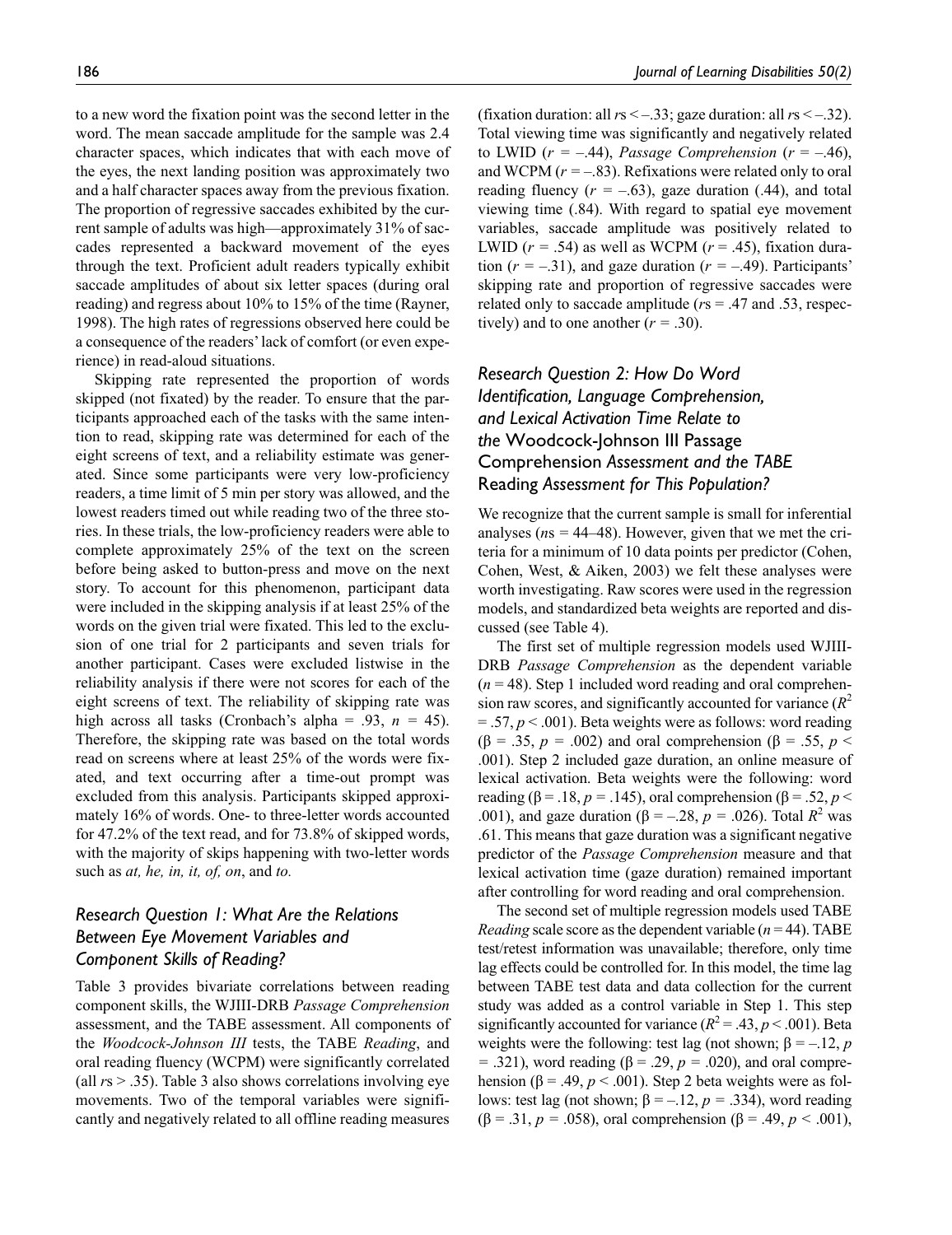| Table 3. Bivariate correlations among all measures.                                                                                                                                              |                    |                    |                             |                                                                       |          |   |                                                                                                                                                                                                                                                                                                                                                                                                                                                                                                                                                     |                       |   |                                                                                                                         |                         |                                         |                   |                |               |
|--------------------------------------------------------------------------------------------------------------------------------------------------------------------------------------------------|--------------------|--------------------|-----------------------------|-----------------------------------------------------------------------|----------|---|-----------------------------------------------------------------------------------------------------------------------------------------------------------------------------------------------------------------------------------------------------------------------------------------------------------------------------------------------------------------------------------------------------------------------------------------------------------------------------------------------------------------------------------------------------|-----------------------|---|-------------------------------------------------------------------------------------------------------------------------|-------------------------|-----------------------------------------|-------------------|----------------|---------------|
| Measure                                                                                                                                                                                          |                    |                    |                             | 4                                                                     | L∩       | ৩ | r                                                                                                                                                                                                                                                                                                                                                                                                                                                                                                                                                   | ∞                     | ᡡ | $\subseteq$                                                                                                             | $\overline{\mathbf{C}}$ | $\tilde{ }$                             | $\overline{4}$    | L              | $\tilde{=}$   |
| I. Age                                                                                                                                                                                           |                    |                    |                             |                                                                       |          |   |                                                                                                                                                                                                                                                                                                                                                                                                                                                                                                                                                     |                       |   |                                                                                                                         |                         |                                         |                   |                |               |
| 2. TABE                                                                                                                                                                                          |                    |                    |                             |                                                                       |          |   |                                                                                                                                                                                                                                                                                                                                                                                                                                                                                                                                                     |                       |   |                                                                                                                         |                         |                                         |                   |                |               |
| 3. LWID (RS)                                                                                                                                                                                     | $rac{1}{\sqrt{2}}$ | 45**               |                             |                                                                       |          |   |                                                                                                                                                                                                                                                                                                                                                                                                                                                                                                                                                     |                       |   |                                                                                                                         |                         |                                         |                   |                |               |
| 4. LWID $(SS)$                                                                                                                                                                                   |                    | $47*$              | $54***$                     |                                                                       |          |   |                                                                                                                                                                                                                                                                                                                                                                                                                                                                                                                                                     |                       |   |                                                                                                                         |                         |                                         |                   |                |               |
| 5. PC (RS)                                                                                                                                                                                       | 9Ò.                | $64***$            | $.56***$                    | .49***                                                                |          |   |                                                                                                                                                                                                                                                                                                                                                                                                                                                                                                                                                     |                       |   |                                                                                                                         |                         |                                         |                   |                |               |
| 6. PC (SS)                                                                                                                                                                                       | क<br>40            |                    | $.53***$                    |                                                                       | **<br>3* |   |                                                                                                                                                                                                                                                                                                                                                                                                                                                                                                                                                     |                       |   |                                                                                                                         |                         |                                         |                   |                |               |
| $7.$ OC (RS)                                                                                                                                                                                     | 50.                | $.59***$           | $37**$                      | $rac{1}{6}$<br>$\frac{1}{3}$ $\frac{1}{3}$                            | $.68***$ |   |                                                                                                                                                                                                                                                                                                                                                                                                                                                                                                                                                     |                       |   |                                                                                                                         |                         |                                         |                   |                |               |
| 8. OC (SS)                                                                                                                                                                                       | $\vec{=}$          | $57***$            | $38**$                      | $40**$                                                                |          |   | $\frac{1}{2}$                                                                                                                                                                                                                                                                                                                                                                                                                                                                                                                                       |                       |   |                                                                                                                         |                         |                                         |                   |                |               |
| 9. WCPM                                                                                                                                                                                          | $-05$              | -<br>51***         | $.67***$                    | $.60***$                                                              |          |   |                                                                                                                                                                                                                                                                                                                                                                                                                                                                                                                                                     |                       |   |                                                                                                                         |                         |                                         |                   |                |               |
| 10. Fix Dur                                                                                                                                                                                      | इं                 | $-38^*$<br>$-33^*$ | –.60 <sup>≭≈≉</sup><br>–.64 | $-46**$                                                               |          |   |                                                                                                                                                                                                                                                                                                                                                                                                                                                                                                                                                     |                       |   |                                                                                                                         |                         |                                         |                   |                |               |
| I. Gaze Dur                                                                                                                                                                                      | So                 |                    |                             | $-47**$                                                               |          |   |                                                                                                                                                                                                                                                                                                                                                                                                                                                                                                                                                     |                       |   |                                                                                                                         |                         |                                         |                   |                |               |
| 12. TV Time                                                                                                                                                                                      |                    | $-24$              |                             |                                                                       |          |   |                                                                                                                                                                                                                                                                                                                                                                                                                                                                                                                                                     |                       |   |                                                                                                                         |                         |                                         |                   |                |               |
| $\frac{13}{2}$                                                                                                                                                                                   |                    | 50                 | $-44$ <sup>**</sup><br>22   | $\frac{1}{3}$ $\frac{1}{3}$ $\frac{1}{3}$ $\frac{1}{3}$ $\frac{1}{3}$ |          |   | $\mathop{\mathrm{sg}}\limits_{\mathop{\mathrm{sg}}\limits^*} \mathop{\mathrm{sg}}\limits^*_{\mathop{\mathrm{sg}}\limits^*} \mathop{\mathrm{sg}}\limits^*_{\mathop{\mathrm{sg}}\limits^*} \mathop{\mathrm{sg}}\limits^*_{\mathop{\mathrm{sg}}\limits^*_{\mathop{\mathrm{sg}}\limits^*}} \mathop{\mathrm{sg}}\limits^*_{\mathop{\mathrm{sg}}\limits^*_{\mathop{\mathrm{sg}}\limits^*_{\mathop{\mathrm{sg}}\limits^*}}}} \mathop{\mathrm{sg}}\limits^*_{\mathop{\mathrm{sg}}\limits^*_{\mathop{\mathrm{sg}}\limits^*_{\mathop{\mathrm{sg}}\limits^*_{$ | ۊ<br>ۊ؋ڂ؞<br>ۊ؋؞ڿ؞ڿ؞ڿ |   | $87$<br>$33$<br>$33$<br>$-72$<br>$-72$<br>$-72$<br>$-72$<br>$-72$<br>$-72$<br>$-72$<br>$-72$<br>$-72$<br>$-72$<br>$-72$ |                         | I                                       |                   |                |               |
| 4. Sacc Amp                                                                                                                                                                                      |                    |                    | $54***$                     |                                                                       |          |   |                                                                                                                                                                                                                                                                                                                                                                                                                                                                                                                                                     |                       |   |                                                                                                                         |                         |                                         |                   |                |               |
| 5. Skip Rate                                                                                                                                                                                     |                    |                    | $\frac{\infty}{\cdot}$      | $\frac{6}{1}$                                                         |          |   |                                                                                                                                                                                                                                                                                                                                                                                                                                                                                                                                                     |                       |   |                                                                                                                         | 8 5 2 8 8<br>8 7 2 8 8  | $\vec{r}$ $\vec{r}$ $\vec{r}$ $\vec{r}$ | $47**$<br>$53***$ | $\bigg $       |               |
| 16. Reg Sacc                                                                                                                                                                                     | ဒို                | $-0$               |                             | So                                                                    |          |   |                                                                                                                                                                                                                                                                                                                                                                                                                                                                                                                                                     |                       |   |                                                                                                                         |                         |                                         |                   |                |               |
| 17. RFX                                                                                                                                                                                          |                    |                    | $\frac{8}{1}$               | ငံ့                                                                   |          |   |                                                                                                                                                                                                                                                                                                                                                                                                                                                                                                                                                     |                       |   |                                                                                                                         |                         |                                         | $\frac{4}{1}$     | $-12$<br>$-12$ | $\frac{8}{1}$ |
| Note. TABE = Test of Adult Basic Education; LWID = Letter-Word Identification; RS = raw score; SS = standard score; PC = Passage Comprehension; OC = Oral Comprehension; WCPM = reading fluency; |                    |                    |                             |                                                                       |          |   |                                                                                                                                                                                                                                                                                                                                                                                                                                                                                                                                                     |                       |   |                                                                                                                         |                         |                                         |                   |                |               |

Fix Dur = fixation duration; Gaze Dur = gaze duration; TV Time = total viewing time; ILP = initial landing position; Sacc Amp = saccade amplitude; Skip Rate = skipping rate; Reg Sacc = proportion<br>(%) of regressive saccades Fix Dur = fixation duration; Gaze Dur = gaze duration; TV Time = total viewing time; ILP = initial landing position; Sacc Amp = saccade amplitude; Skip Rate = skipping rate; Reg Sacc = proportion (%) of regressive saccades; RFX = refixations (gaze count).

\**p* < .05. \*\**p* < .01. \*\*\**p* < .001.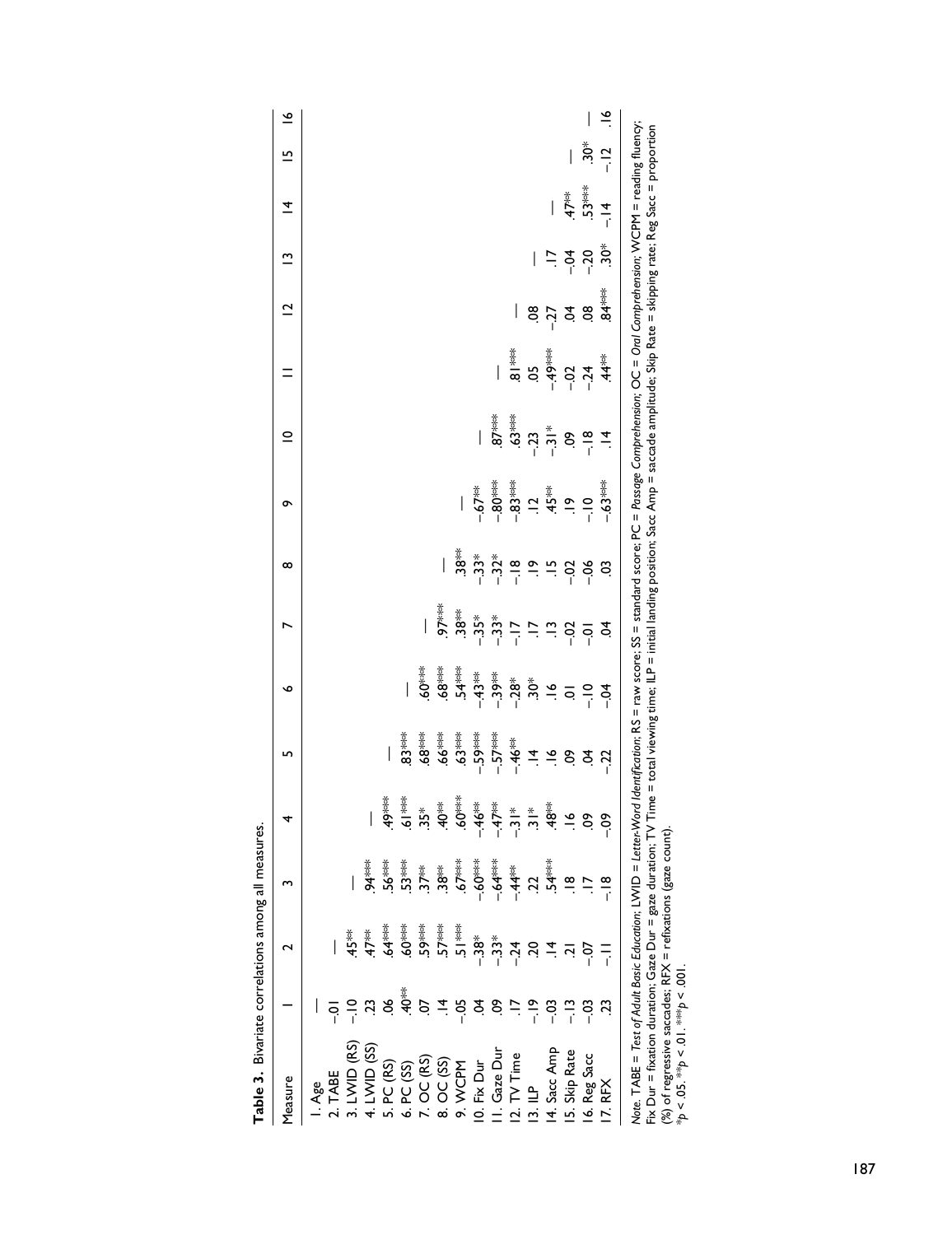|                | WJIII-DRB Passage Comprehension |          | TABE Reading <sup>a</sup> |                    |
|----------------|---------------------------------|----------|---------------------------|--------------------|
| Measure        | $\Delta R^2$                    | β        | $\Delta R^2$              | β                  |
| Step I         | .568***                         |          | .647 <sup>***</sup>       |                    |
| WJIII-DRB LWID |                                 | $.35**$  |                           | $.29*$             |
| WJIII-DRB OC   |                                 | .55***   |                           | .49 <sup>***</sup> |
| Step 2         | $.046*$                         |          | .001                      |                    |
| WJIII-DRB LWID |                                 | .18      |                           | .31                |
| WJIII-DRB OC   |                                 | $.52***$ |                           | .49***             |
| Gaze duration  |                                 | $-.28*$  |                           | .03                |
| Total $R^2$    | $.614***$                       |          | .648 <sup>***</sup>       |                    |
| n              | 48                              |          | 44                        |                    |

**Table 4.** Hierarchical multiple regression analyses predicting reading comprehension.

*Note.* All βs are standardized coefficients. WJIII-DRB = *Woodcock-Johnson III Diagnostic Reading Battery;* TABE = *Test of Adult Basic Education;* LWID = *Letter-Word Identification;* OC = *Oral Comprehension.*

<sup>a</sup>Analysis controlled for lag between TABE *Reading* test and component skill assessment.

\**p* < .05. \*\**p* < .01. \*\*\**p* < .001.

|  | Table 5. Univariate effects for group. |  |  |  |  |
|--|----------------------------------------|--|--|--|--|
|--|----------------------------------------|--|--|--|--|

| Variable                        | Difference-Ouartile<br>I-Quartile 4 | 95% confidence<br>interval-lower | 95% confidence<br>interval-upper | t       | df | Þ         |
|---------------------------------|-------------------------------------|----------------------------------|----------------------------------|---------|----|-----------|
| <b>TABE</b> Reading             | $-75.7$                             | $-128.59$                        | $-23.88$                         | $-3.06$ | 19 | .006      |
| <b>LWID</b>                     | $-15.8$                             | $-21.07$                         | $-10.60$                         | $-6.27$ | 22 | $< 0.01*$ |
| PC (RS)                         | $-6.3$                              | $-9.67$                          | $-3.00$                          | $-3.94$ | 22 | $.001*$   |
| OC (RS)                         | $-3.8$                              | $-6.75$                          | $-0.75$                          | $-2.63$ | 22 | .017      |
| Fixation duration               | 93.6                                | 48.04                            | 139.04                           | 4.26    | 22 | .056      |
| Gaze duration <sup>a</sup>      | 261.5                               | 164.28                           | 358.79                           | 5.81    | 22 | $< 0.01*$ |
| Total viewing time <sup>a</sup> | 560.3                               | 316.53                           | 804.03                           | 5.03    | 22 | $< 0.01*$ |
| Initial landing position        | $-0.1$                              | $-0.32$                          | 0.13                             | $-0.87$ | 22 | .395      |
| Saccade amplitude <sup>a</sup>  | $-0.9$                              | $-1.42$                          | $-0.34$                          | $-3.50$ | 22 | $.004*$   |
| Skipping rate                   | $-0.08$                             | $-0.14$                          | 0.01                             | $-1.86$ | 22 | .075      |
| Regressive saccades             | 0.0                                 | $-0.05$                          | 0.06                             | $-0.33$ | 22 | .747      |
| Refixations <sup>a</sup>        | 1.2                                 | 0.41                             | 2.04                             | 3.26    | 22 | .007      |

*Note.* TABE = *Test of Adult Basic Education;* LWID = *Letter-Word Identification;* PC = *Passage Comprehension;* RS = raw score; OC = *Oral Comprehension.* <sup>a</sup> Equal variances are not assumed.

\*Significant at *p* < .05 with a Bonferroni correction for testwise error.

and gaze duration ( $\beta = .03$ ,  $p = .987$ ). Total  $R^2$  was .65. In this model, gaze duration accounted for very little variance and was not a significant predictor of TABE.

# *Research Question 3: Do Readers With Relatively High Oral Reading Fluency Exhibit Component Skill or Eye Movement Patterns That Are Different From Those of Readers With Relatively Low Reading Fluency?*

To investigate the differences between more and less fluent readers, the top quartile ( $n = 12$ ;  $M = 182$ ,  $SD = 21$ , range  $= 60$  for WCPM) and the lowest quartile ( $n = 12$ ;  $M = 83$ , *SD* = 27, range = 82 for WCPM) were compared. After

making a Bonferroni correction for testwise error, group effects were found for *Passage Comprehension*, word reading, gaze duration, total viewing time, and saccade amplitude (all *p*s < .004), but not for language comprehension (see Table 5). A comparison of the two groups' regression patterns revealed that both groups looked back to approximately the third word previously read,  $t(22) = 1.00$ ,  $p = .328$ .

# *Research Question 4: Are Word Frequency and Word Length Effects Similar for Readers With High and Low Oral Reading Fluency?*

*Frequency effects.* A 2 (Quartile) × 2 (Frequency) MANOVA revealed within-subject and between-subjects effects as well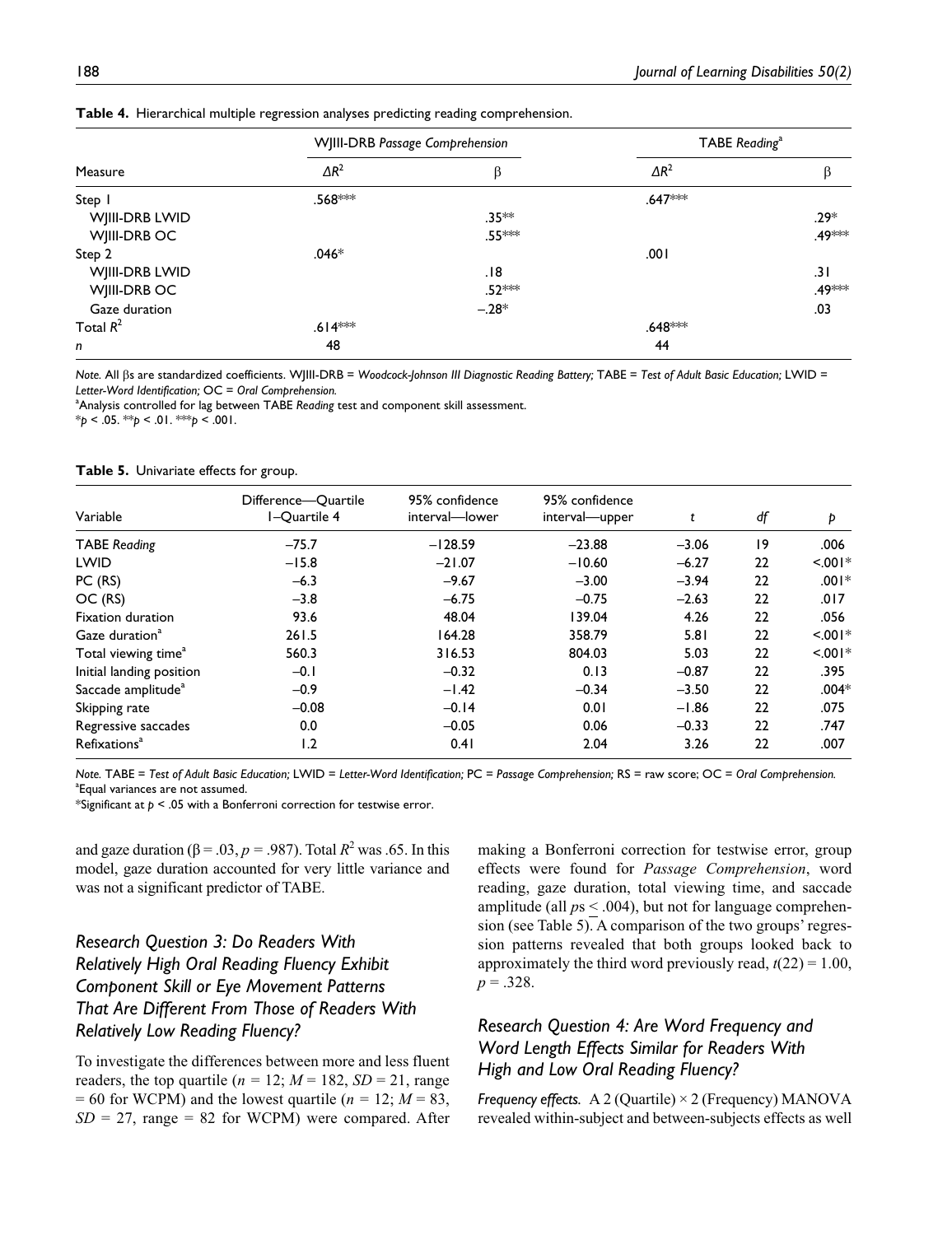as interactions. After making a Bonferroni adjustment for testwise error, within-subject effects were found for the following variables: gaze duration, total viewing duration, refixations, initial landing position, and regressive saccades. There were statistically significant interactions between quartile and frequency for refixations and the temporal variables beyond initial fixation duration (gaze duration and total viewing time). This means that both groups of readers exhibited frequency effects for temporal and spatial variables. However, the low frequency words required extensive analysis (refixations) and processing time (gaze duration and total viewing time) for the less fluent readers. The interaction between quartile and frequency means that these words caused severe disruptions of reading patterns for the less fluent readers.

*Length effects.* The text included word lengths from 1 to 11 letters long. A 2 (Quartile)  $\times$  11 (Length) MANOVA revealed a significant Mauchley's Test of Sphericity for all measures; therefore, the Greenhouse-Geisser correction was used. After the Bonferroni adjustment for testwise error, within-subject and between-subjects effects were found. Within-subject effects included gaze duration, total viewing time, refixations, initial landing position, and regressive saccades. Between-subjects effects included gaze duration and total viewing time. Not only were differences between the two groups observed (with more fluent readers exhibiting shorter fixation times than less fluent readers on all word lengths), but length effects were also observed such that longer words caused an increase in analysis and processing time for all readers.

# **Discussion**

Adults participating in the current study had, on average, 4th-grade reading comprehension skills when measured by the *Passage Comprehension* and 6th-grade reading comprehension skills when measured by the TABE. This slight difference might be attributed to at least two factors. First, the current sample of adult participants is different from the sample of adults used to create norms for the *Passage Comprehension*, and these differences may cause variation in the outcomes. Second, the *Passage Comprehension* is a cloze task in which the participants read and fill in blanks based on their understanding of the text. The TABE *Reading* section includes reading passages paired with multiplechoice questions. Research attests to different reading comprehension assessments measuring different underlying component reading skills (Cutting & Scarborough, 2006; Keenan, Betjemann, & Olson, 2008; Mellard, Fall, & Woods, 2010) and does not necessarily indicate improper measurement by either assessment.

Due to low performance on the offline skill assessments, these individuals may benefit from skill-based word-level instruction similar to instruction received by students in the early years of school. In this way, the readers could pair decoding strategies and language skills to advance their literacy skills and ultimately improve their reading comprehension. A direct comparison to typically developing young readers could reveal underlying patterns of strength (as well as disability) exhibited by the struggling adult readers.

Since eye movements are measured in milliseconds and text spaces, they offer information beyond what can be attained via offline reading assessments. Analyses of eye movements revealed some characteristics that deviate from the conventional patterns expected with adults. The current sample of adults who demonstrated lower levels of literacy than typical adults exhibited slightly higher fixation durations, shorter saccade amplitudes, and higher proportions of regressive saccades than are expected for adults (Rayner, 1998). Overall, the eye movements of the current sample of adults reflect the difficulty that these readers had with decoding and understanding the text.

Long fixation durations (compared to typical adults) indicate increased processing time during word identification. In addition, fixation duration was negatively correlated  $(r = -.38)$  with word reading. This may be indicative of an underdeveloped sight-word vocabulary or poor decoding skills. Mean saccade amplitudes revealed that the adults in the current study averaged forward eye movements of about 2.5 character spaces. This is more similar to findings with typical first-grade students or poor readers in fifth grade (approximately three letter characters; Blythe & Joseph, 2011; Guoli, Jingen, & Lihong, 2013) than findings with adults (about six letter spaces for oral reading; Rayner, 1998) or typical fourth- or fifth-grade readers (approximately six letter spaces; Feng, Miller, Shu, & Zhang, 2009; McConkie et al., 1991). It is noteworthy to mention that the present study used an oral reading methodology, and the similarity to younger readers may be a product of this alternative methodology.

The participants exhibited a higher proportion of regressive saccades (30.7%) than was observed for either typical adults (10% to 15%; Rayner et al., 2006; Rayner, Sereno, Morris, Schmauder, & Clifton, 1989) or sixth-grade students (19%; Sovik, Arntzen, & Samuelson, 2000). It is unclear whether this high rate of rereading text was due to the participants' first experience with an eye-tracking machine, unfamiliarity reading from a computer screen versus a paper copy of text, a desire to perform well in an oral reading task, or another unidentified variable.

Measures of lexical activation that lead to higher levels of comprehension are believed to happen downstream in the time-course of reading and are considered to be captured in gaze duration and total viewing time (Ashby, Rayner, & Clifton, 2005; Rayner, 1998). Gaze duration represents the summed fixation durations on a word before the eyes move away from the word and is a commonly used proxy for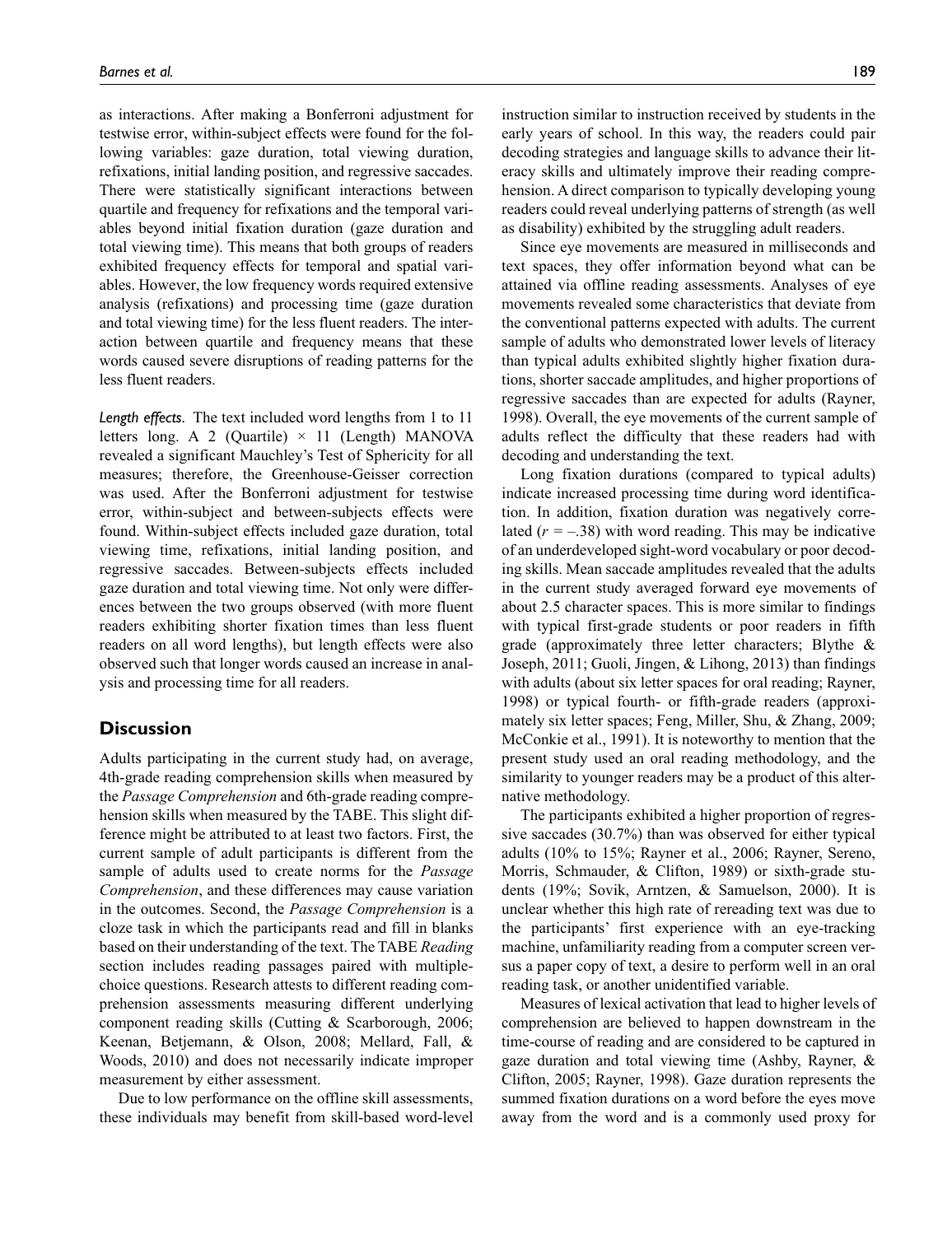cognitive processing time (Rayner, 1998; Rayner et al., 2006). For the current sample of adults, we observed gaze durations of about 400 ms and an approximate regression rate of 31%. The current sample of readers spent a large portion of their time going back to reread text, which seems to indicate lower reading fluency, poor word reading skills, and poor comprehension. Gaze duration is dependent on the text difficulty, and the mean duration varies across experimental studies. These patterns of long fixation durations, short saccades, and a high proportion of regressions indicate that the adults in the current study exhibited slow and laborious processing of fourth- and fifth-grade-level text.

Initial landing position appears to be dependent on word length, and readers tend to initially fixate somewhere between the beginning and middle of the word (Rayner, 1998).The mean initial landing position of 2.2 may be due to the fact that 91.1% of the words in the current tasks were six or fewer letters in length. A separate analysis of initial landing position revealed that word length was positively correlated with initial landing position ( $r = .45$ ,  $p < .001$ ), and the mean initial landing position for each word length was on a letter at approximately the middle of the word. Similar to previous findings of word length effects on initial landing position (Plummer & Rayner, 2012), the initial landing position for words with nine or more letters remained around the fourth or fifth letter.

One goal of the current study was to evaluate the relations between component skills of reading and eye movement measures for adults in basic education programs. Analyses revealed moderate significant correlations between all components of reading and temporal measures of eye movements. The significant and positive relations between component skills of word reading and language comprehension to reading comprehension indicate valid measurement of these constructs, as other studies have found correlations of similar strength and direction (e.g., Braze et al., 2007; Cain, Oakhill, & Bryant, 2004; Goff, Pratt, & Ong, 2005). Negative correlations between component skills and temporal eye movement measures indicate that faster word identification and lexical access times are associated with higher scores on component measures. This was anticipated, as text reading fluency is related to reading comprehension (Kim et al., 2012; Taylor et al., 2012).

A second goal of the current study was to examine the utility of word reading, language comprehension, and lexical activation time in predicting reading comprehension. The simple view of reading purports that decoding and language comprehension work together to produce reading comprehension. However, the online measure of lexical activation time did account for unique variance in the *Passage Comprehension* measure over and above word reading and oral comprehension. The predictive utility of word identification and language comprehension was similar across the two reading comprehension outcomes (*Passage Comprehension* and TABE), although language comprehension was the stronger predictor in both cases. These two predictors explained 57% of total variance in *Passage Comprehension* and 65% of the total variance in TABE.

Since gaze duration contains the components of initial fixation duration (associated with word identification) and refixation time (associated with lexical activation), it was logical that gaze duration appeared to account for variance that was shared with word identification (LWID goes nonsignificant in Step 2 of both models). However, gaze duration accounted for unique variance in *Passage Comprehension* but not in TABE. The differences in predictability may be due to the fact that *Passage Comprehension* relies on word reading (and perhaps word-level skills) to a much greater extent than TABE does, even after accounting for offline measures. Previous research with adults suggests that additional variance might be accounted for by adding vocabulary knowledge (Braze et al., 2007; Hall et al., 2014), syntactic skill (Taylor et al., 2012), or reading fluency (MacArthur et al., 2010) to these models.

### *Group Comparisons*

The participants were grouped into four quartiles by oral reading fluency score, and the top and bottom quartiles were compared. This disparity in oral reading fluency was also related to differences in word reading and passage reading comprehension, despite no differences in language comprehension. The eye-tracking measures revealed that the less fluent group of readers spent more time in their first gaze and spent more time looking in subsequent gazes. These findings indicate that the less fluent readers spent more time identifying and accessing lexical-semantic information for each word, even though their language comprehension skills were similar to the more fluent readers. This delay of information access may have influenced reading comprehension, as the passage comprehension measure was found to be significantly different between the two groups. The less fluent readers also exhibited a saccade amplitude approximately one character space shorter than the more fluent readers. The difference in saccade amplitude could be due to less experience in reading or could be related to the read-aloud paradigm of the current study.

As expected, all readers showed length and frequency effects (e.g., Inhoff & Rayner, 1986; Hyönä & Olson, 1995). However, the less fluent readers showed larger frequency effects than the more fluent readers. Not only did the less fluent readers gaze at the low frequency words longer, but they also refixated them more frequently and spent more total time looking at them. The low-frequency words clearly caused an increase in processing load for both groups, but the less fluent readers may have had fewer cognitive resources available to deal with the processing load increase.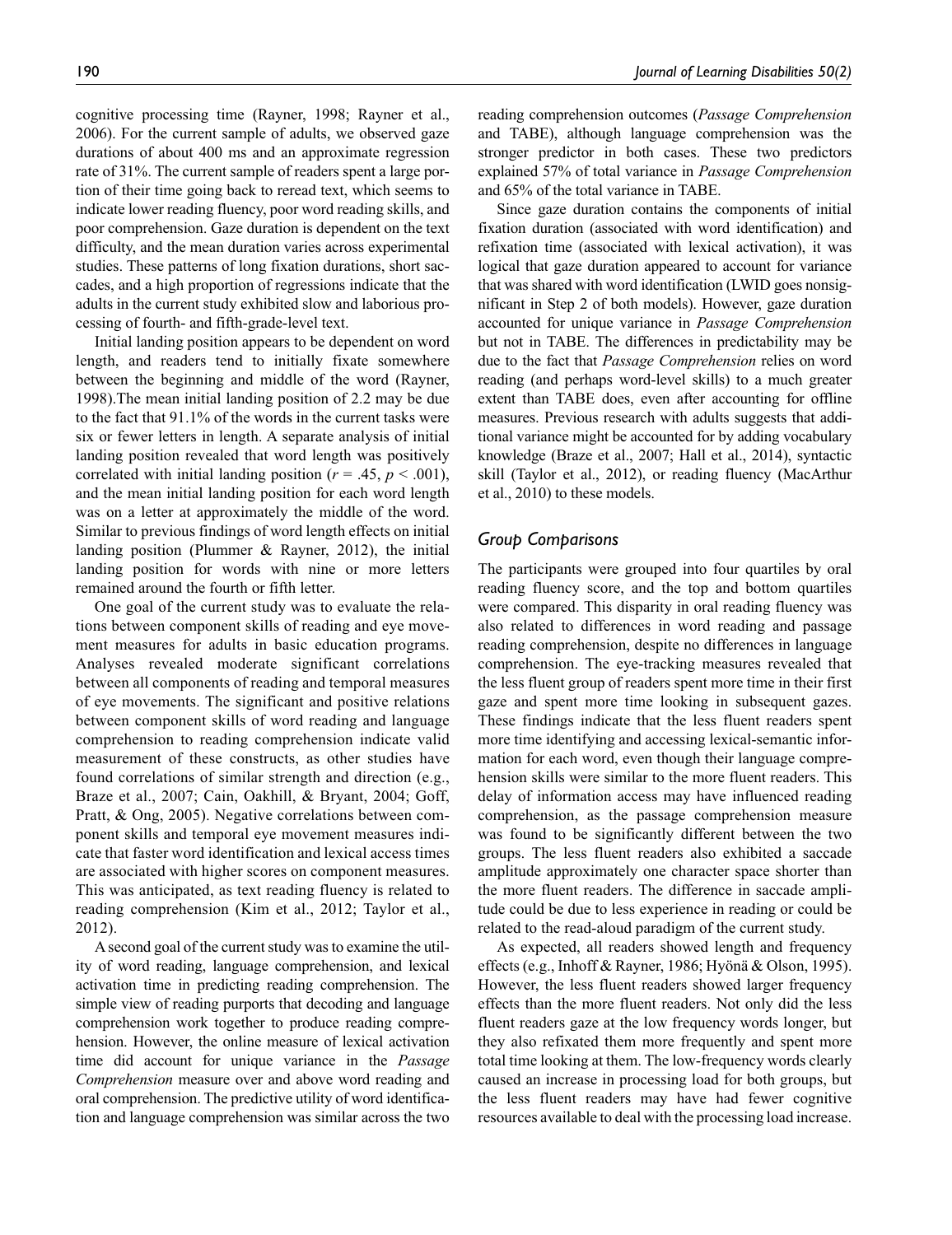Analysis of regression patterns revealed that the two groups exhibited statistically similar patterns of returns to text that had been read immediately prior (on average, the immediately previous text). This means that both groups of readers could have been experiencing immediate integration issues. Alternatively, this finding may be due to the participants' lack of confidence or concern for repetition errors when reading aloud.

#### *Implications*

Given the correlational nature of the current study, practical implications are limited. However, in conjunction with previous studies, these findings have implications for practice in adult education settings. In particular, these struggling adult readers exhibit deficits in component skills as well as in reading comprehension. Weak language skills paired with weak word identification skills mean that many of the participants in the current study lack the fundamental ability to decode and recognize unknown words in order to apply language knowledge and understand the text. Although word-level skill instruction is not a traditional focus for adult education courses (Sabatini et al., 2010), education for adults with low literacy skills should provide for explicit instruction in decoding strategies and reading fluency along with comprehension instruction.

# **Limitations and Future Directions**

Limitations of the current study include a relatively small sample  $(n = 48)$ , with even fewer contributing to the TABE analysis  $(n = 44)$ . The current study recruited adults attending literacy classes on a single campus. This means that although many of our findings corroborate previous research, the generalizability of the current findings is limited. First, all constructs measured were done so with a single assessment; therefore, all scores include both the true score and error. Second, participants in ABE settings often experience multiple exposures to the TABE test each year. We were unable to gather test/retest information and control for practice effects in the analysis. Third and most important, the majority of eye-tracking research follows a silent reading procedure. The current study employed an oral reading procedure when piloting revealed that many of the adult participants preferred reading the text orally. This deviation from typical protocol employed with previous studies with proficient adult readers introduced variables associated with reading aloud, such as oral reading confidence and articulation processes. For example, regressive saccades and extended fixation durations may be products of anxiety or low expressive vocabulary rather than decoding or integration difficulties. Some aspects of the present findings may be influenced by methodological effects.

The present findings warrant further research with adults across multiple sites with larger samples from the ABE population, utilizing various tests of reading component skills and eye movements. Additionally, completing these eye-tracking evaluations in both an oral and a silent condition could further disentangle the confounding of population and method effects. From this study we learned that the adults in this sample appear to exhibit reading skills at about the fourth- through sixth-grade level and eye movements congruent with a much lower grade level. It is unclear whether this phenomenon is unique to adults or is observable in other populations of struggling readers, although some research indicates this may be the case (i.e., Guoli et al., 2013). Additionally, it would be of interest to observe patterns of similarity between typically developing early readers with limited decoding (and reading fluency) skills and adults with similar decoding and reading fluency skills.

The current results build on previous eye movement research with adults and extend findings to include adults in ABE programs. We hope that these findings contribute to future studies and promote the discussion of reading research for populations of adults enrolled in adult education programs.

#### **Declaration of Conflicting Interests**

The author(s) declared no potential conflicts of interest with respect to the research, authorship, and/or publication of this article.

#### **Funding**

The author(s) disclosed receipt of the following financial support for the research, authorship, and/or publication of this article: The research reported here was supported by the Institute of Education Sciences, U.S. Department of Education, through Grant R305F1000027 to Florida State University.

#### **Note**

1. Fixation durations less than 70 ms and greater than 1,200 ms were excluded, as were gaze durations greater than 2,400 ms and total viewing times greater than 4,800 ms. This resulted in the exclusion of 5.5% of the data points, leaving 94.5% of data useable for the analysis.

#### **References**

- Ashby, J., Rayner, K., & Clifton, C. (2005). Eye movements of highly skilled and average readers: Differential effects of frequency and predictability. *Quarterly Journal of Experimental Psychology Section A: Human Experimental Psychology*, *58*, 1065–1086.
- Ashby, J., Yang, J., Evans, K. H., & Rayner, K. (2012). Eye movements and the perceptual span in silent and oral reading. *Attention, Perception, & Psychophysics*, *74*, 634–640.
- Binder, K. S., & Lee, C. S. (2012). Reader profiles for adults with low literacy skills: A quest to find resilient readers. *Journal*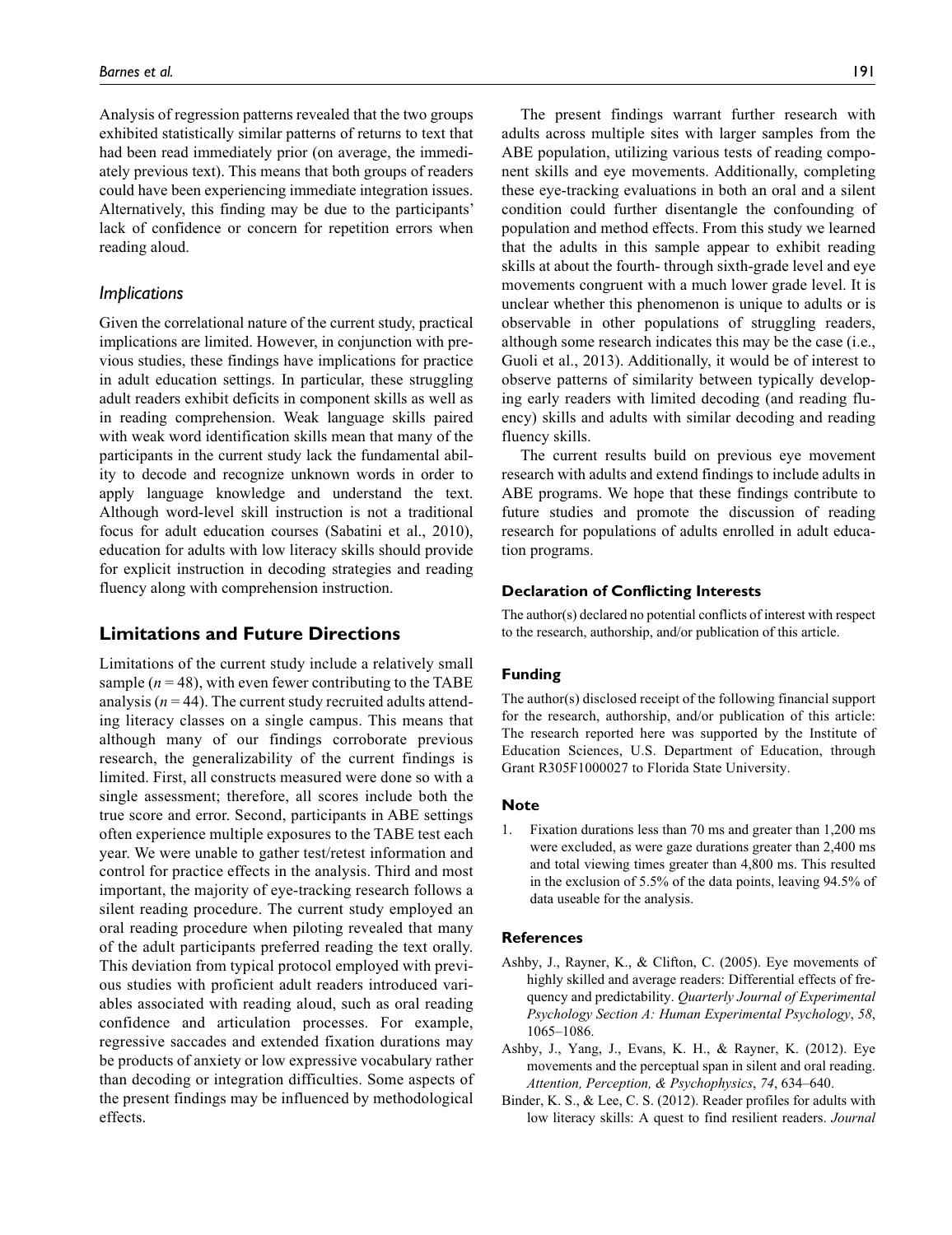*of Research and Practice for Adult Literacy, Secondary, and Basic Education*, *1*(2), 78–90.

- Blythe, H. I., & Joseph, H. S. (2011). Children's eye movements during reading. In S. P. Liversedge, I. D. Gilchrist, & S. Everling (Eds.). *The Oxford book of eye movements* (pp. 643–662). New York, NY: Oxford University Press.
- Braze, D., Tabor, W., Shankweiler, D. P., & Mencl, W. E. (2007). Speaking up for vocabulary: Reading skill differences in young adults. *Journal of Learning Disabilities*, *40*, 226–243.
- Cain, K., & Oakhill, J. (1998). Comprehension skill and inferencemaking ability: Issues of causality. In C. Hulme & R. Joshi (Eds.), Reading and spelling: Development and disorders (pp. 329–342). Mahwah, NJ: Lawrence Erlbaum.
- Cain, K., Oakhill, J., & Bryant, P. (2004). Children's reading comprehension ability: Concurrent prediction by working memory, verbal ability, and component skills. *Journal of Educational Psychology*, *96*, 31.
- Carpenter, P. A., & Just, M. A. (1983). What your eyes do while your mind is reading. In K. Rayner (Ed.), *Eye movements in reading: Perceptual and language processes* (pp. 275–307). New York, NY: Academic Press.
- Catts, H., Adlof, S., & Ellis Weismer, S. (2006). Language deficits in poor comprehenders: A case for the simple view of reading. *Journal of Speech, Language, and Hearing Research*, *49*, 278–293.
- Chall, J. S. (1983). *Learning to read: The great debate*. Fort Worth, TX: Harcourt Brace.
- Chiappe, P., Chiappe, D. L., & Gottardo, A. (2004). Vocabulary, context, and speech perception among good and poor readers. *Educational Psychology*, *24*, 825–843.
- Clifton, C., Staub, A., & Rayner, K. (2007). Eye movements in reading words and sentences. In R. P. G. van Gompel, M. H. Fischer, W. S. Murray, & R. L. Hill (Eds.), *Eye movements: A window on mind and brain* (p. 341–371). Amsterdam, the Netherlands: Elsevier.
- Cohen, J., Cohen, P., West, S. G., & Aiken, L. S. (2003). *Applied multiple regression/correlation analysis for the behavioral sciences*. New York, NY: Routledge.
- Cree, A., Kay, A., & Steward, J. (2012). *The economic and social cost of illiteracy: A snapshot of illiteracy in a global context* (Final report from the World Literacy Foundation). Retrieved from [http://www.worldliteracyfoundation.org/](http://www.worldliteracyfoundation.org/The_Economic_&_Social_Cost_of_Illiteracy.pdf) The Economic & Social Cost of Illiteracy.pdf
- CTB/McGraw-Hill. (2008). *Test of Adult Basic Education (TABE)*. Monterey, CA: Author.
- Cutting, L. E., & Scarborough, H. S. (2006). Prediction of reading comprehension: Relative contributions of word recognition, language proficiency, and other cognitive skills can depend on how comprehension is measured. *Scientific Studies of Reading*, *10*, 277–299.
- Dahhan, A. D., Georgiou, G. K., Hung, R., Munoz, D., Parilla, R., & Kirby, J. R. (2013). Eye movements of university students with and without reading difficulties during naming speed tasks. *Annals of Dyslexia*, *64*, 137–150.
- De Corte, E., Verschaffel, L., & Pauwels, A. (1990). Influence of the semantic structure of word problems on second graders' eye movements. *Journal of Educational Psychology*, *82*, 359–365.
- De Luca, M., Judica, A., Spinelli, D., & Zoccolotti, P. (2002). Reading words and pseudowords: An eye movement study of developmental dyslexia. *Brain and Language*, *80*, 617–626.
- Ehri, L. C. (1999). Phases of development in learning to read words. In J. V. Oakhill & R. Beard (Eds.), *Reading development and the teaching of reading: A psychological perspective* (pp. 79–108). Oxford, UK: Blackwell.
- Engbert, R., Nuthmann, A., Richter, E. M., & Kliegl, R. (2005). SWIFT: A dynamic model of saccade generation during reading. *Psychological Review*, *112*(4), 777–813.
- Feng, G., Miller, K., Shu, H., & Zhang, H. (2009). Orthography and the development of reading processes: An eye-movement study of Chinese and English. *Child Development*, *80*, 720–735.
- Florida Center for Reading Research. (2009). *Ongoing progress monitoring (OPM) options*. Retrieved from [http://www.fcrr.](http://www.fcrr.org/lookup/) [org/lookup/](http://www.fcrr.org/lookup/)
- Florida Department of Education. (2005). *Florida's graduation requirements*. Retrieved from [http://www.fldoe.org/bii/](http://www.fldoe.org/bii/studentpro/pdf/DiplomaCriteriaChart.pdf) [studentpro/pdf/DiplomaCriteriaChart.pdf](http://www.fldoe.org/bii/studentpro/pdf/DiplomaCriteriaChart.pdf)
- Florida Department of Education. (2009). *Florida Assessments for Instruction in Reading (FAIR)*. Tallahassee, FL: Institute of Education Sciences.
- Fracasso, L. E., Bangs, K., & Binder, K. S. (in press). The contributions of phonological and morphological awareness to literacy skills in the adult basic education population. *Journal of Learning Disabilities*. Retrieved from [http://ldx.sagepub.com/](http://ldx.sagepub.com/content/early/2014/06/16/0022219414538513.full.pdf+html) [content/early/2014/06/16/0022219414538513.full.pdf+html](http://ldx.sagepub.com/content/early/2014/06/16/0022219414538513.full.pdf+html)
- Frith, U. (1985). Beneath the surface of developmental dyslexia. In K. E. Patterson, J. C. Marshall, & M. Coltheart (Eds.), *Surface dyslexia: Neuropsychological and cognitive studies of phonological reading* (pp. 301–330). London, UK: Erlbaum.
- Gilliam, B. K., Dykes, F., Gerla, J. K., & Wright, G. L. (2011). Silent reading manifestations of adolescent struggling readers. *Reading Improvement*, *48*, 118–127.
- Goff, D. A., Pratt, C., & Ong, B. (2005). The relations between children's reading comprehension, working memory, language skills and components of reading decoding in a normal sample. *Reading and Writing, 18*, 583–616.
- Gough, P. B., & Hillinger, M. L. (1980). Learning to read: An unnatural act. *Bulletin of the Orton Society*, *30*, 179–196.
- Gough, P. B., & Tunmer, W. E. (1986). Decoding, reading, and reading disability. *Remedial and Special Education*, *7*, 6–10.
- Greenberg, D., Wise, J. C., Frijters, J. C., Morris, R., Fredrick, L. D., Rodrigo, V., & Hall, R. (2013). Persisters and nonpersisters: Identifying the characteristics of who stays and who leaves from adult literacy interventions. *Reading and Writing: An Interdisciplinary Journal*, *26*, 495–514.
- Guoli, Y., Jingen, W., & Lihong, W. (2013). The perceptual span of good readers and poor readers in fifth grade. *Journal of Psychological Science*, *3*, 19.
- Hall, R., Greenberg, D., Laures-Gore, J., & Pae, H. K. (2014). The relationship between expressive vocabulary knowledge and reading skills for adult struggling readers. *Journal of Research in Reading*, *37*, S87–S100.
- Harp, B., & Brewer, J. A. (2000). Assessing reading and writing in the early years. In D. S. Strickland & L .M. Morrow (Eds.),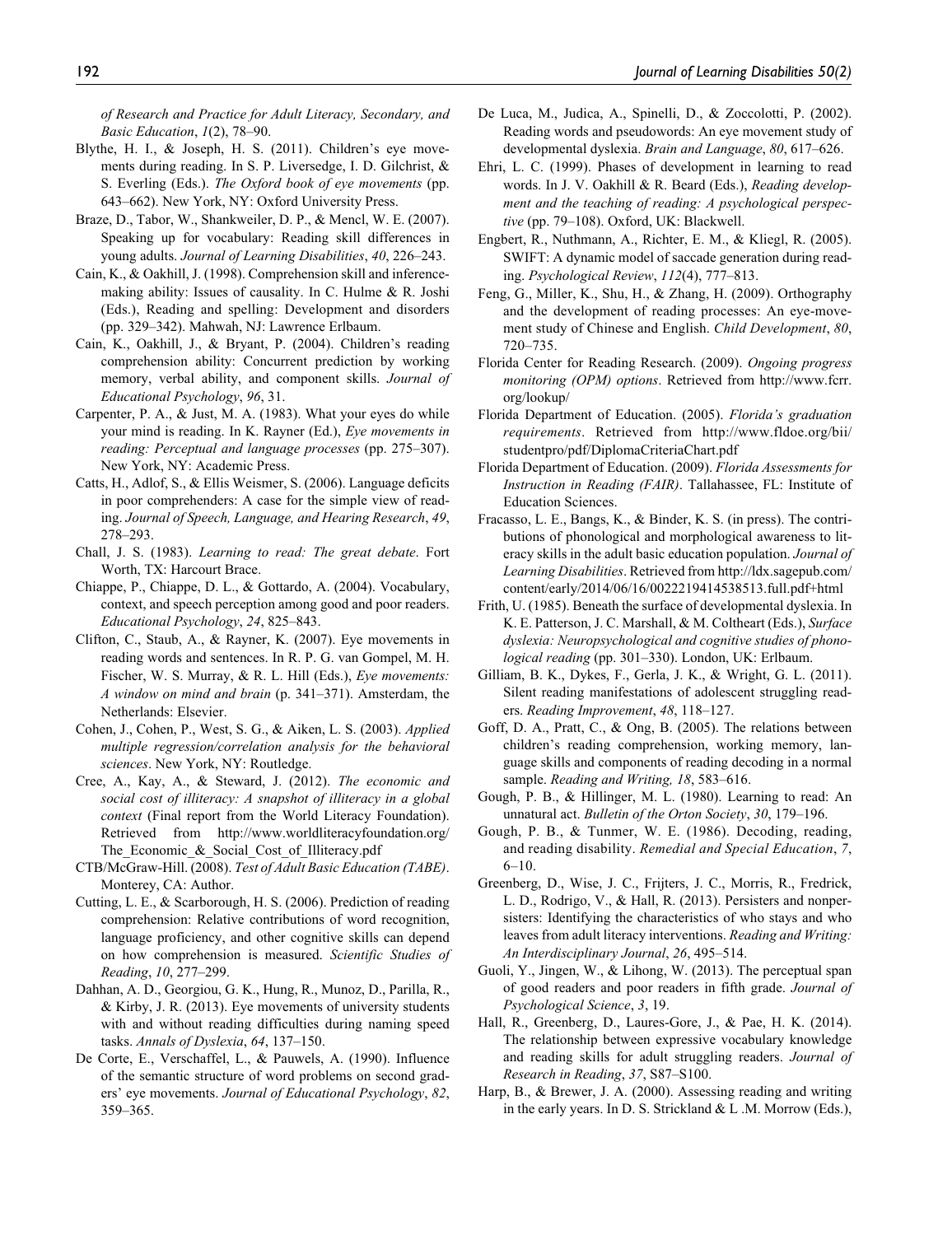*Beginning reading and writing* (pp. 154–167). Newark, DE: International Reading Association.

- Hasbrouck, J. E., & Tindal, G. (1992). Curriculum-based oral reading fluency norms for students in grades 2 through 5. *Teaching Exceptional Children*, *24*(3), 41–44.
- Heller, D. (1982). Eye movements in reading. In R. Groner & P. Fraisse (Eds.), *Cognition and eye movements* (pp. 139–154). Amsterdam, the Netherlands: North Holland.
- Hoover, W. A., & Gough, P. B. (1990). The simple view of reading. *Reading and Writing*, *2*, 127–160.
- Hyönä, J., & Olson, R. K. (1995). Eye fixation patterns among dyslexic and normal readers: Effects of word length and word frequency. *Journal of Experimental Psychology: Learning, Memory, and Cognition*, *21*(6), 1430.
- IBM Corp. (2012). *IBM SPSS statistics for Windows* (Version 21.0). Armonk, NY: Author.
- Inhoff, A. W., & Rayner, K. (1986). Parafoveal word processing during eye fixations in reading: Effects of word frequency. *Perception & Psychophysics*, *40*(6), 431–439.
- Joseph, H. S., Nation, K., & Liversedge, S. P. (2013). Using eye movements to investigate word frequency effects in children's sentence reading. *School Psychology Review*, *42*, 207–222.
- Joshi, R. M., Tao, S., Aaron, P. G., & Quiroz, B. (2012). Cognitive component of componential model of reading applied to different orthographies. *Journal of Learning Disabilities*, *45*, 480–486.
- Keenan, J. M., Betjemann, R. S., & Olson, R. K. (2008). Reading comprehension tests vary in the skills they assess: Differential dependence on decoding and oral comprehension. *Scientific Studies of Reading*, *12*, 281–300.
- Kennedy, A. (1983). On looking into space. In K. Rayner (Ed.), *Eye movements in reading: Perceptual and language processes* (pp. 237–251). New York, NY: Academic Press.
- Kidd, E., Stewart, A. J., & Serratrice, L. (2011). Children do not overcome lexical biases where adults do: The role of the referential scene in garden-path recovery. *Journal of Child Language*, *38*, 222–234.
- Kim, Y. S., Wagner, R. K., & Lopez, D. (2012). Developmental relations between reading fluency and reading comprehension: A longitudinal study from Grade 1 to Grade 2. *Journal of Experimental Child Psychology*, *113*, 93–111.
- Kunert, R., & Scheepers, C. (2014). Speed and accuracy of dyslexic verses typical word recognition: An eye movement investigation. *Frontiers in Psychology*, *5*, 1–16.
- LaBerge, D., & Samuels, S. J. (1974). Toward a theory of automatic information processing in reading. *Cognitive Psychology*, *6*(2), 293–323.
- Lima, S. D., & Inhoff, A. W. (1985). Lexical access during eye fixations in reading: Effects of word-initial letter sequences. *Journal of Experimental Psychology: Human Perception and Performance*, *11*, 272–285.
- MacArthur, C., Konold, T. R., Glutting, J. J., & Alamprese, A. A. (2010). Reading component skills of learners in adult basic education. *Journal of Learning Disabilities*, *43*, 108–121.
- Mackert, M., Champlin, S. E., Pasch, K. E., & Weiss, B. D. (2013). Understanding health literacy measurement through eye tracking. *Journal of Health Communication: International Perspectives*, *18*(1), 185–196.
- Mason, J. (1980). When *do* children learn to read: An exploration of four-year-old children's letter and word reading competencies. *Reading Research Quarterly*, *15*, 202–227.
- McConkie, G. W. (1981). Evaluating and reporting data quality in eye movement research. *Behavior Research Methods & Instrumentation*, *13*(2), 97–106.
- McConkie, G. W., & Hogaboam, T. W. (1985). Eye position and word identification in reading. In R. Groner, G. W. McConkie, & C. Menz (Eds.), *Eye movements and human information processing* (pp. 159–172). Amsterdam, the Netherlands: North Holland.
- McConkie, G. W., Zola, D., Grimes, J., Kerr, P. W., Bryant, N. R., & Wolff, P. M. (1991). Children's eye movements during reading. In J. F. Stein (Ed.), *Vision and visual dyslexia* (pp. 252–262). London, UK: Macmillan.
- Mellard, D. F., & Fall, E. (2012). Component model of reading comprehension for adult education participants. *Learning Disability Quarterly*, *35*(1), 10–23.
- Mellard, D. F., Fall, E., & Woods, K. L. (2010). A path analysis of reading comprehension for adults with low literacy. *Journal of Learning Disabilities*, *43*(2), 154–165.
- Mellard, D. F., Krieshok, T., Fall, E., & Woods, K. (2013). Dispositional factors affecting motivation during learning in adult basic and secondary education programs. *Reading and Writing*, *26*, 515–538.
- Nation, K., & Snowling, M. J. (2004). Beyond phonological skills: Broader language skills contribute to the development of reading. *Journal of Research in Reading*, *27*, 342–356.
- Perfetti, C. A. (1985). *Reading ability*. New York, NY: Oxford University Press.
- Plummer, P., & Rayner, K. (2012). Effects of parafoveal word length and orthographic features in initial fixation positions in reading. *Attention, Perception, and Psychophysics*, *74*, 950–963.
- Pollatsek, A., Reichle, E. D., & Rayner, K. (2003). Modeling eye movements in reading: Extensions of the E-Z Reader model. In J. Hyönä, R. Radach, & H. Deubel (Eds.), *The mind's eye: Cognitive and applied aspects of eye movement research* (pp. 360–390). Amsterdam, the Netherlands: Elsevier.
- Rayner, K. (1998). Eye movements in reading and information processing: 20 years of research. *Psychological Bulletin*, *124*, 372–422.
- Rayner, K., & Bertera, J. H. (1979). Reading without a fovea. *Science*, *206*, 468–469.
- Rayner, K., Chace, K. H., Slattery, T. J., & Ashby, J. (2006). Eye movements as reflections of comprehension processes in reading. *Scientific Studies of Reading*, *10*, 241–255.
- Rayner, K., & Juhasz, B. J. (2004). Eye movements in reading: Old questions and new directions. *European Journal of Cognitive Psychology*, *16*, 340–352.
- Rayner, K., & McConkie, G. W. (1976). What guides a reader's eye movements. *Vision Research*, *16*, 829–837.
- Rayner, K., Sereno, S. C., Morris, R. K., Schmauder, A. R., & Clifton, C. (1989). Eye movements and on-line language comprehension processes. *Language and Cognitive Processes*, *4*, SI21–SI49.
- Reichle, E. D. (2006). Computational models of eye-movement control during reading: Theories of the "eye-mind" link. *Cognitive Systems Research*, *7*, 2–3.
- Reichle, E. D., Pollatsek, A., Fisher, D. L., & Rayner, K. (1998). Toward a model of eye movement control in reading. *Psychological Review*, *105*, 125–157.
- Reichle, E. D., Rayner, K., & Pollatsek, A. (1999). Eye movement control in reading: Accounting for initial fixation loca-